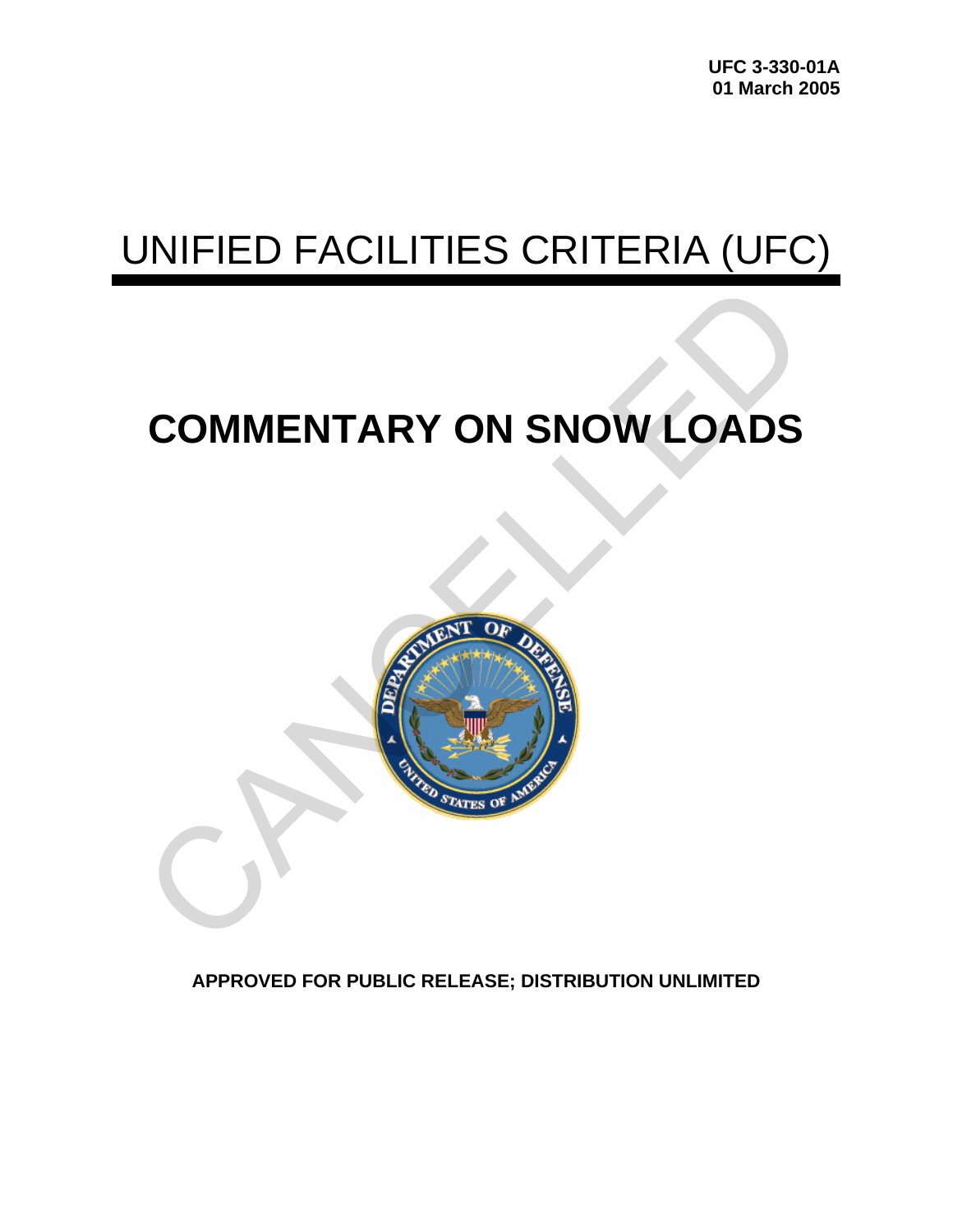### **UNIFIED FACILITIES CRITERIA (UFC)**

### **COMMENTARY ON SNOW LOADS**

Any copyrighted material included in this UFC is identified at its point of use. Use of the copyrighted material apart from this UFC must have the permission of the copyright holder.

| copyright holder.                                     |                                                   | USE OF the copyrighted material apart from this OFC must have the permission of the |  |  |  |  |
|-------------------------------------------------------|---------------------------------------------------|-------------------------------------------------------------------------------------|--|--|--|--|
|                                                       | U.S. ARMY CORPS OF ENGINEERS (Preparing Activity) |                                                                                     |  |  |  |  |
|                                                       |                                                   | NAVAL FACILITIES ENGINEERING COMMAND                                                |  |  |  |  |
|                                                       |                                                   | AIR FORCE CIVIL ENGINEER SUPPORT AGENCY                                             |  |  |  |  |
|                                                       |                                                   |                                                                                     |  |  |  |  |
| Record of Changes (changes are indicated by \1\  /1/) |                                                   |                                                                                     |  |  |  |  |
| <b>Change No.</b>                                     | <b>Date</b>                                       | Location                                                                            |  |  |  |  |
|                                                       |                                                   |                                                                                     |  |  |  |  |
|                                                       |                                                   |                                                                                     |  |  |  |  |
|                                                       |                                                   |                                                                                     |  |  |  |  |

**This UFC supersedes TI 809-52, dated 3 August 1998. The format of this UFC does not conform to UFC 1-300-01; however, the format will be adjusted to conform at the next revision. The body of this UFC is the previous TI 809-52, dated 3 August 1998.**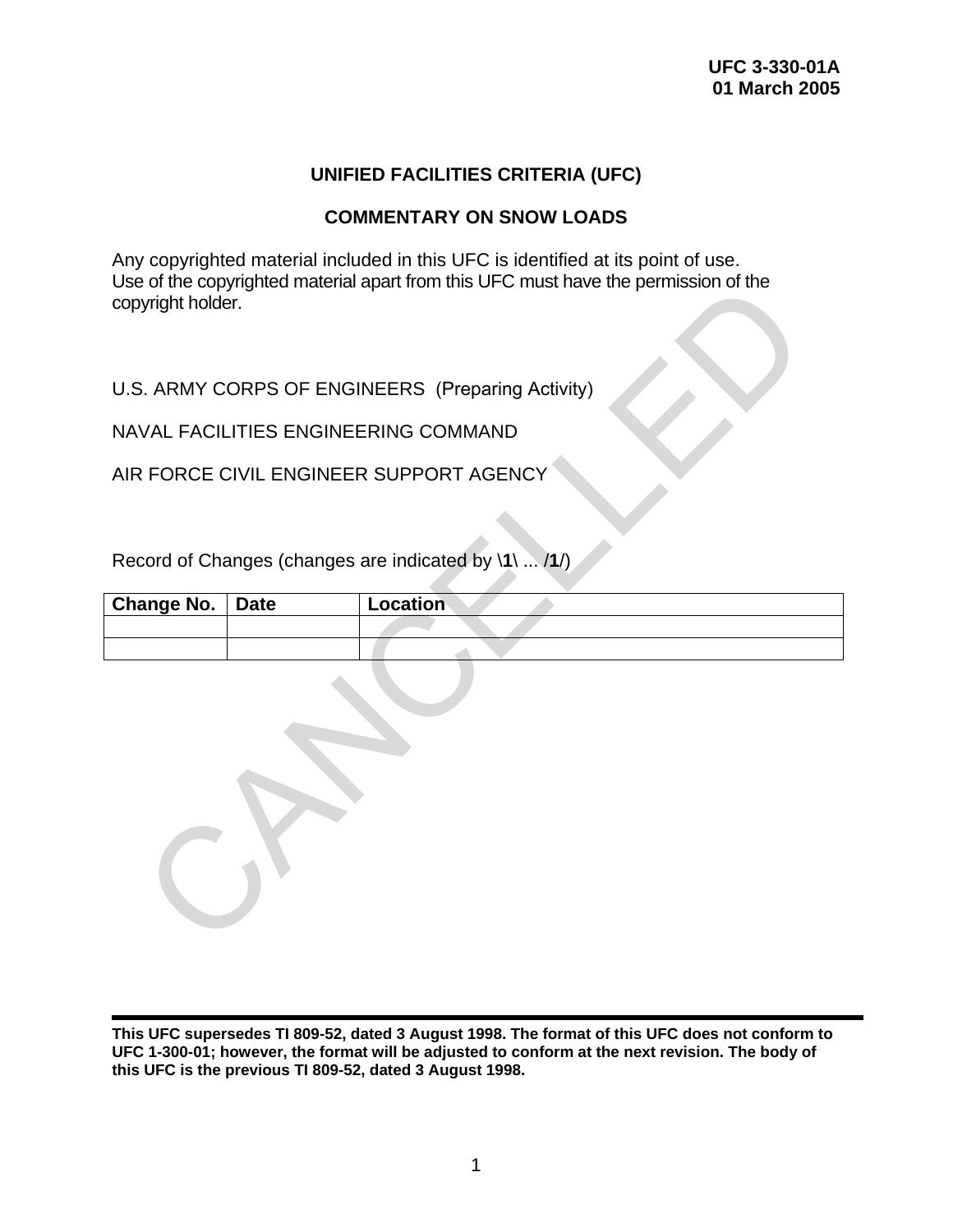### **FOREWORD**

 $\backslash$ 1 $\backslash$ 

The Unified Facilities Criteria (UFC) system is prescribed by MIL-STD 3007 and provides planning, design, construction, sustainment, restoration, and modernization criteria, and applies to the Military Departments, the Defense Agencies, and the DoD Field Activities in accordance with [USD\(AT&L\) Memorandum](http://www.wbdg.org/pdfs/ufc_implementation.pdf) dated 29 May 2002. UFC will be used for all DoD projects and work for other customers where appropriate. All construction outside of the United States is also governed by Status of forces Agreements (SOFA), Host Nation Funded Construction Agreements (HNFA), and in some instances, Bilateral Infrastructure Agreements (BIA.) Therefore, the acquisition team must ensure compliance with the more stringent of the UFC, the SOFA, the HNFA, and the BIA, as applicable.

UFC are living documents and will be periodically reviewed, updated, and made available to users as part of the Services' responsibility for providing technical criteria for military construction. Headquarters, U.S. Army Corps of Engineers (HQUSACE), Naval Facilities Engineering Command (NAVFAC), and Air Force Civil Engineer Support Agency (AFCESA) are responsible for administration of the UFC system. Defense agencies should contact the preparing service for document interpretation and improvements. Technical content of UFC is the responsibility of the cognizant DoD working group. Recommended changes with supporting rationale should be sent to the respective service proponent office by the following electronic form: Criteria Change Request (CCR). The form is also accessible from the Internet sites listed below. refore, the acquisition team must ensure compliance with the more stringent of the UFC,<br>
FA, the HNFA, and the BIA, as applicable.<br>
2 are living documents and will be periodically reviewed, updated, and made available to<br>

UFC are effective upon issuance and are distributed only in electronic media from the following source:

• Whole Building Design Guide web site http://dod.wbdg.org/.

Hard copies of UFC printed from electronic media should be checked against the current electronic version prior to use to ensure that they are current.

AUTHORIZED BY:

 $z_{\rm max}$  ,

DONALD L. BASHAM, P.E. Chief, Engineering and Construction U.S. Army Corps of Engineers

 $\kappa$ athuin  $L$ , foraison ATHLEEN I. FERGUSO $\widetilde{N}$ .

The Deputy Civil Engineer DCS/Installations & Logistics Department of the Air Force

 $\sqrt{a}$ 

DR. JAMES W WRIGHT Chief Engineer Naval Facilities Engineering Command

 $\mathcal{L}$   $\mu$   $\nu$ 

Dr̃, ⁄̄GĚT WLM-OY, P.E. Difector, Installations Requirements and **Management** Office of the Deputy Under Secretary of Defense (Installations and Environment)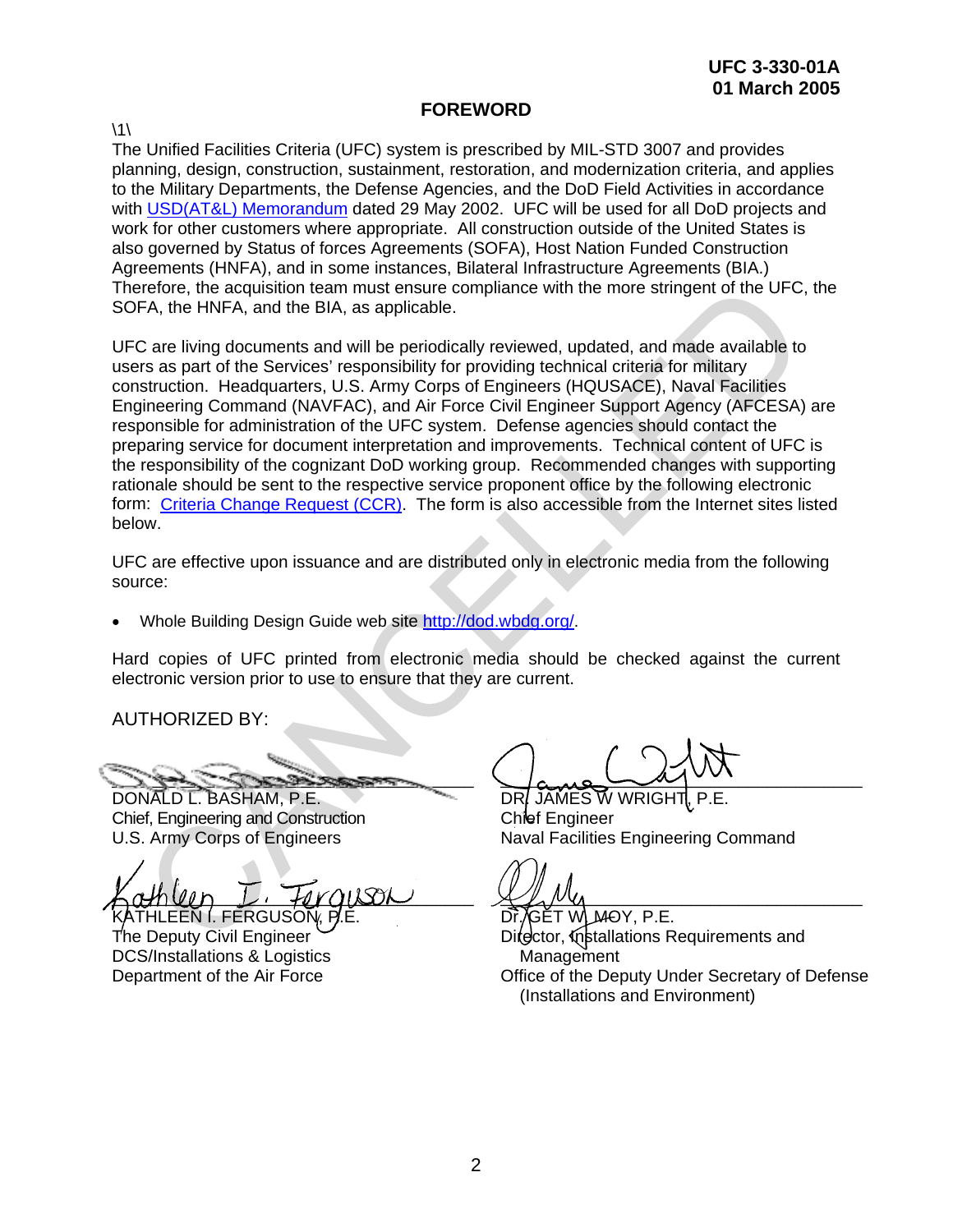

**TI 809-52 3 August 1998**

## **US Army Corps** of Engineers.

# Technical Instructions Technical Instructions

# **Commentary on Snow Loads**

**Headquarters** U.S. Army Corps of Engineers Engineering and Construction Division Directorate of Military Programs Washington, DC 20314-1000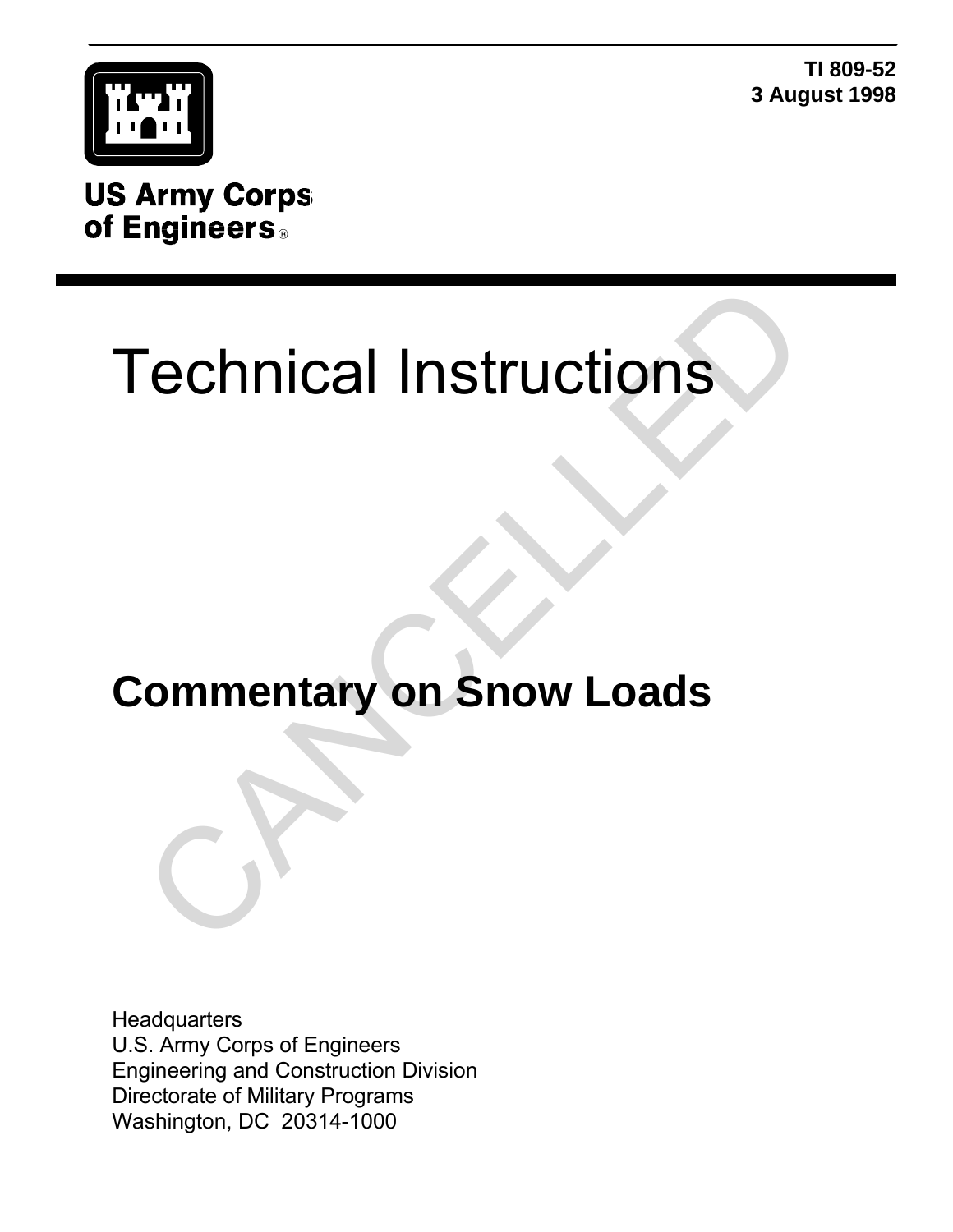**TECHNICAL INSTRUCTIONS**

### **Commentary on Snow Loads**

Any copyrighted material included in this document is identified at its point of use. Use of the copyrighted material apart from this document must have the permission of the copyright holder. Commentary on Snow Loads<br>
Any copyrighted material included in this document is identified at its point of use.<br>
Use of the copyrighted material apart from this document must have the permission of the copyright hold<br>
Appr

Approved for public release; distribution is unlimited.

Record of Changes (changes indicated \1\... /1/)<br>No. Date Location Location

\_\_\_\_\_\_\_\_\_\_\_\_\_

**This Technical Instruction supersedes EI 01S001, dated 1 October 1997.** (EI 01S001 text is included in this Technical Instruction and may carry EI 01S001 identification.)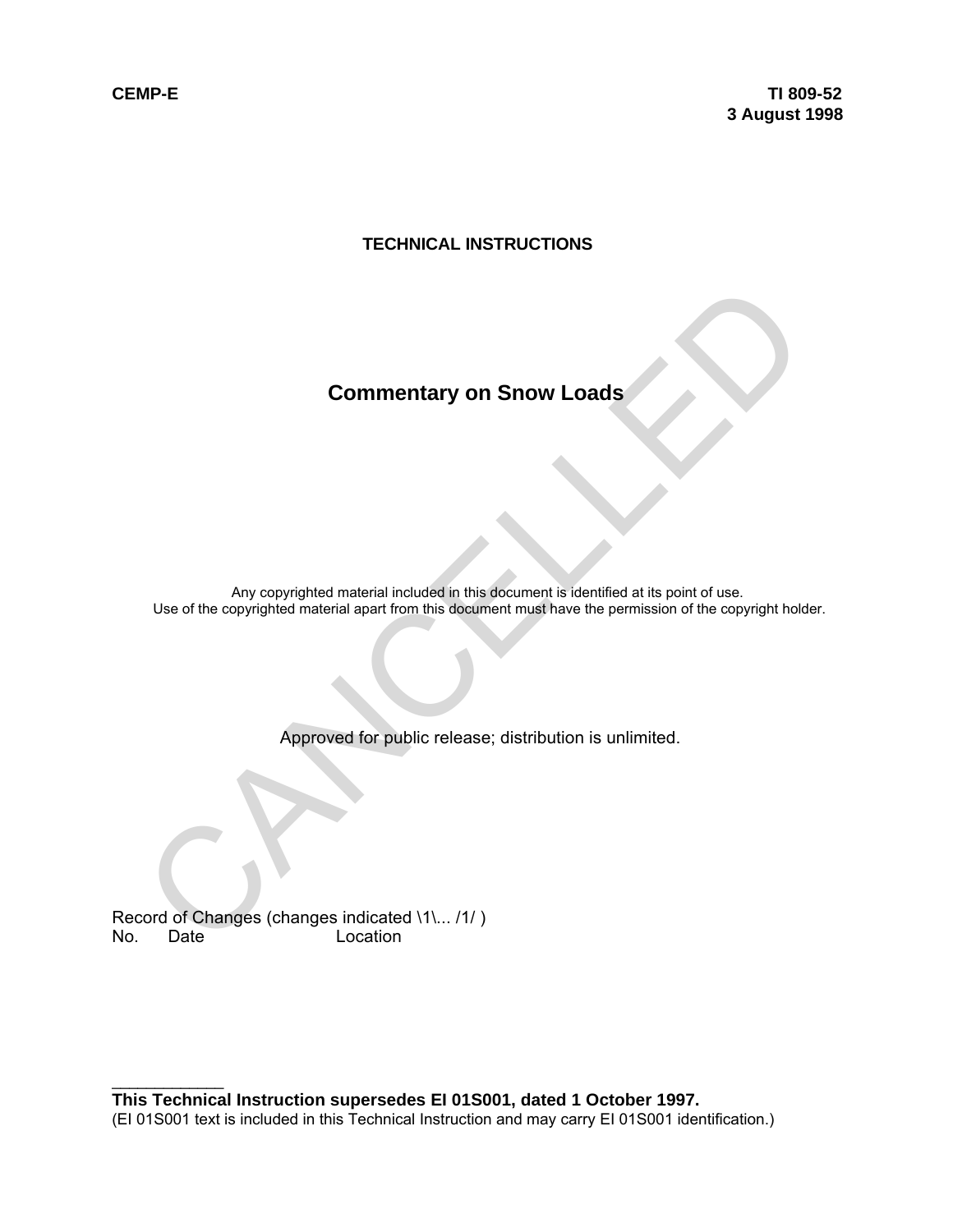### FOREWORD

These technical instructions (TI) provide design and construction criteria and apply to all U.S. Army Corps of Engineers (USACE) commands having military construction responsibilities. TI will be used for all Army projects and for projects executed for other military services or work for other customers where appropriate.

TI are living documents and will be periodically reviewed, updated, and made available to users as part of the HQUSACE responsibility for technical criteria and policy for new military construction. CEMP-ET is responsible for administration of the TI system; technical content of TI is the responsibility of the HQUSACE element of the discipline involved. Recommended changes to TI, with rationale for the changes, should be sent to HQUSACE, ATTN: CEMP-ET, 20 Massachusetts Ave., NW, Washington, DC 20314-1000.

TI are effective upon issuance. TI are distributed only in electronic media through the TECHINFO Internet site *http://www.hnd.usace.army.mil/techinfo/index.htm* and the Construction Criteria Base (CCB) system maintained by the National Institute of Building Sciences at Internet site *http://www.nibs.org/ccb/.* Hard copies of these instructions produced by the user from the electronic media should be checked against the current electronic version prior to use to assure that the latest instructions are used. er cuisioners where appropriate.<br>
The periodically reviewed, updated, and made available to under thing documents and will be periodically for technical criteria and policy for new military<br>
struction. CEMP-ET is responsib

FOR THE DIRECTOR OF MILITARY PROGRAMS.

KISU*K* CHEUNG, P.E. Chief, Engineering and Construction Division Directorate of Military Programs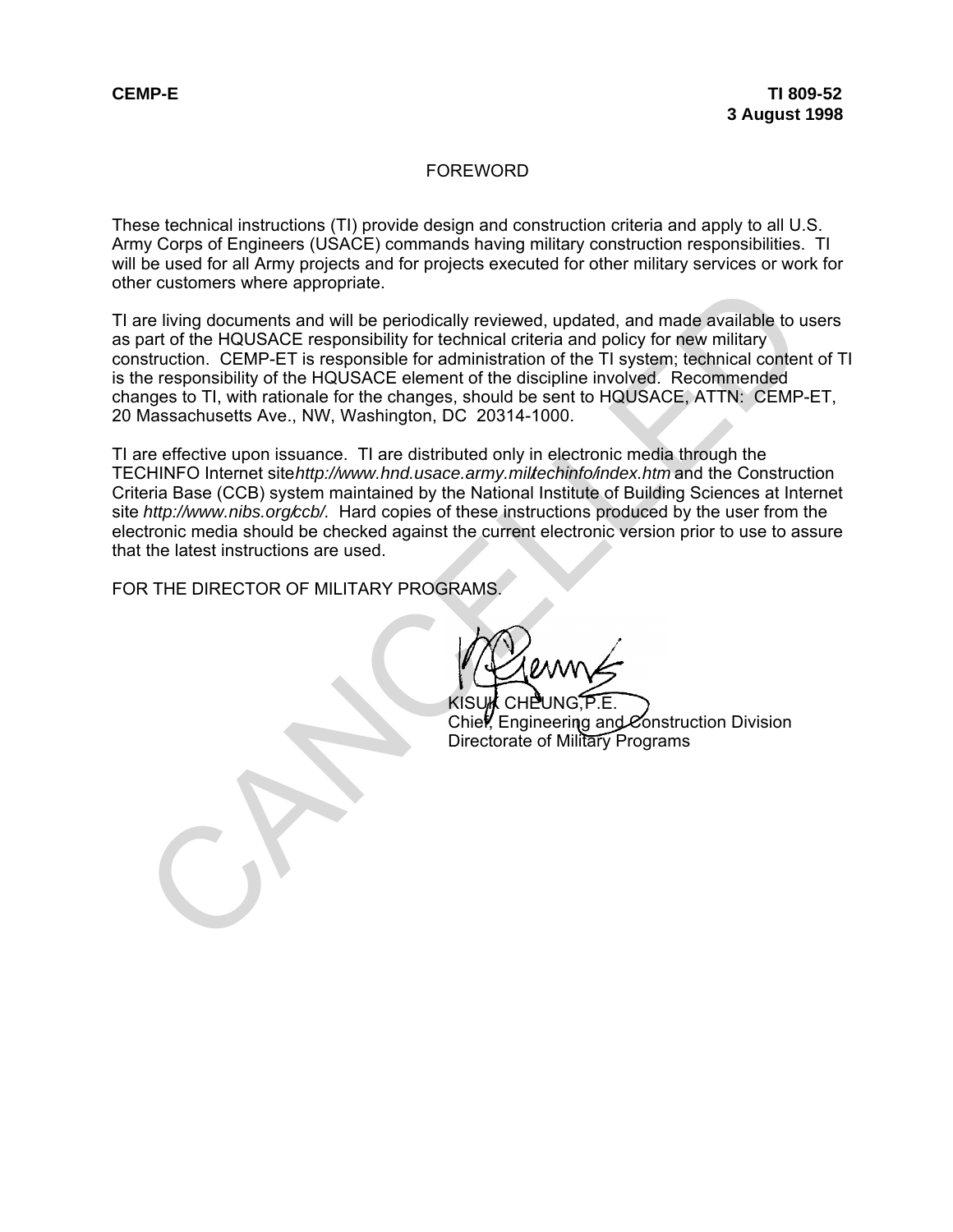Page

DEPARTMENT OF THE ARMY TI 809-52 U.S. Army Corps of Engineers CEMP-E Washington, DC 20314-1000

Technical Instructions<br>No.TI 809-52

3 August 1998

### **COMMENTARY ON SNOW LOADS**

Table of Contents

|        |    | <b>Table of Contents</b>                                               |  |
|--------|----|------------------------------------------------------------------------|--|
|        |    | Page                                                                   |  |
|        |    |                                                                        |  |
|        | 2. |                                                                        |  |
|        | 3. |                                                                        |  |
|        | 4. |                                                                        |  |
|        | 5. |                                                                        |  |
|        | 6. |                                                                        |  |
|        |    |                                                                        |  |
|        | 8. |                                                                        |  |
|        |    |                                                                        |  |
|        |    |                                                                        |  |
|        |    |                                                                        |  |
|        |    |                                                                        |  |
| Figure |    | <b>Title</b>                                                           |  |
| 1<br>2 |    | The peak snow load of this drift was 130psf. The ground snow load then |  |

### Figure Title

| $\mathbf{1}$   | The peak snow load of this drift was 130psf. The ground snow load then |  |
|----------------|------------------------------------------------------------------------|--|
|                |                                                                        |  |
| $\mathbf{2}$   |                                                                        |  |
| 3              |                                                                        |  |
| $\overline{4}$ | Orienting buildings with respect to he known direction of winter storm |  |
|                |                                                                        |  |
| 5              |                                                                        |  |
| 6              |                                                                        |  |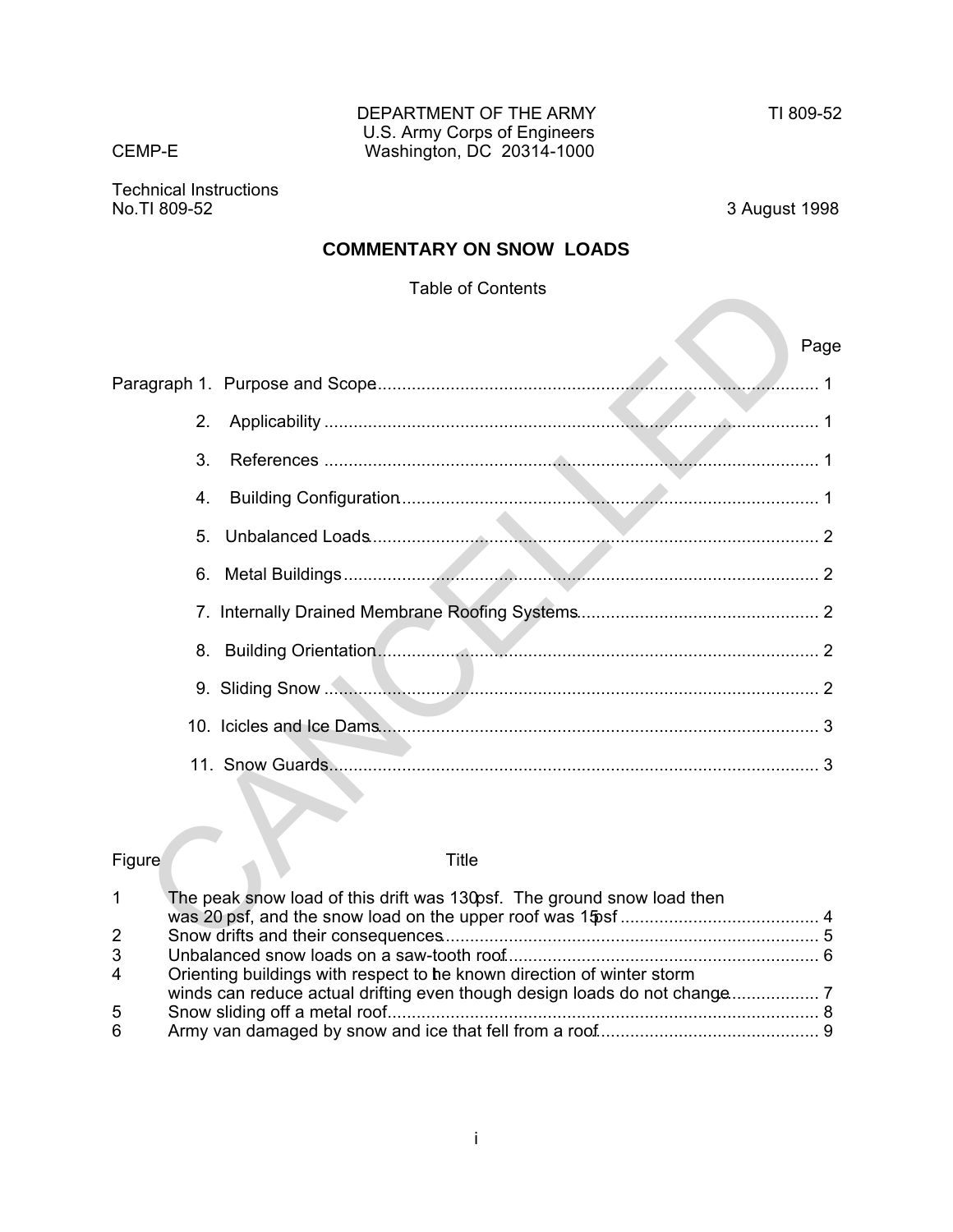### **Table of contents (continued)**

| Figure         | Title                                                                                                                                                      |      |
|----------------|------------------------------------------------------------------------------------------------------------------------------------------------------------|------|
| $\overline{7}$ | The creep and glide of snow down a slippery roof can create dangerous                                                                                      | Page |
| 8<br>9         | Plumbing stack displaced by snow creeping down a slippery metal roof11<br>Tear in metal roofing caused by the plumbing stack displacement                  |      |
| 10<br>11       | Parapet capstone displaced by snow moving down the adjacent roof valley13                                                                                  |      |
| 12<br>13       | Metal standing seams broken and displaced by snow moving down a valley15<br>Plan view of a gable-roofed building showing some sliding snow issues16        |      |
| 14<br>15<br>16 | Electrical service entrance cables should not be located below cold eaves18<br>Scuppers are often not appropriate as primary drains for low slope roofs in |      |
| 17             |                                                                                                                                                            |      |
| 18<br>19<br>20 | Removal of snow and ice is dangerous and often damages the roof22<br>Electric heaters can create tunnels which prevent ponds from                          |      |
| 21             | Electric heaters zigzagged along the eaves of a residence to prevent                                                                                       |      |
| 22<br>23       |                                                                                                                                                            |      |
| 24             | Two rows of aluminum angle snow guards spaced well apart up a metal roof27                                                                                 |      |
|                |                                                                                                                                                            |      |
|                |                                                                                                                                                            |      |
|                |                                                                                                                                                            |      |
|                |                                                                                                                                                            |      |
|                |                                                                                                                                                            |      |
|                |                                                                                                                                                            |      |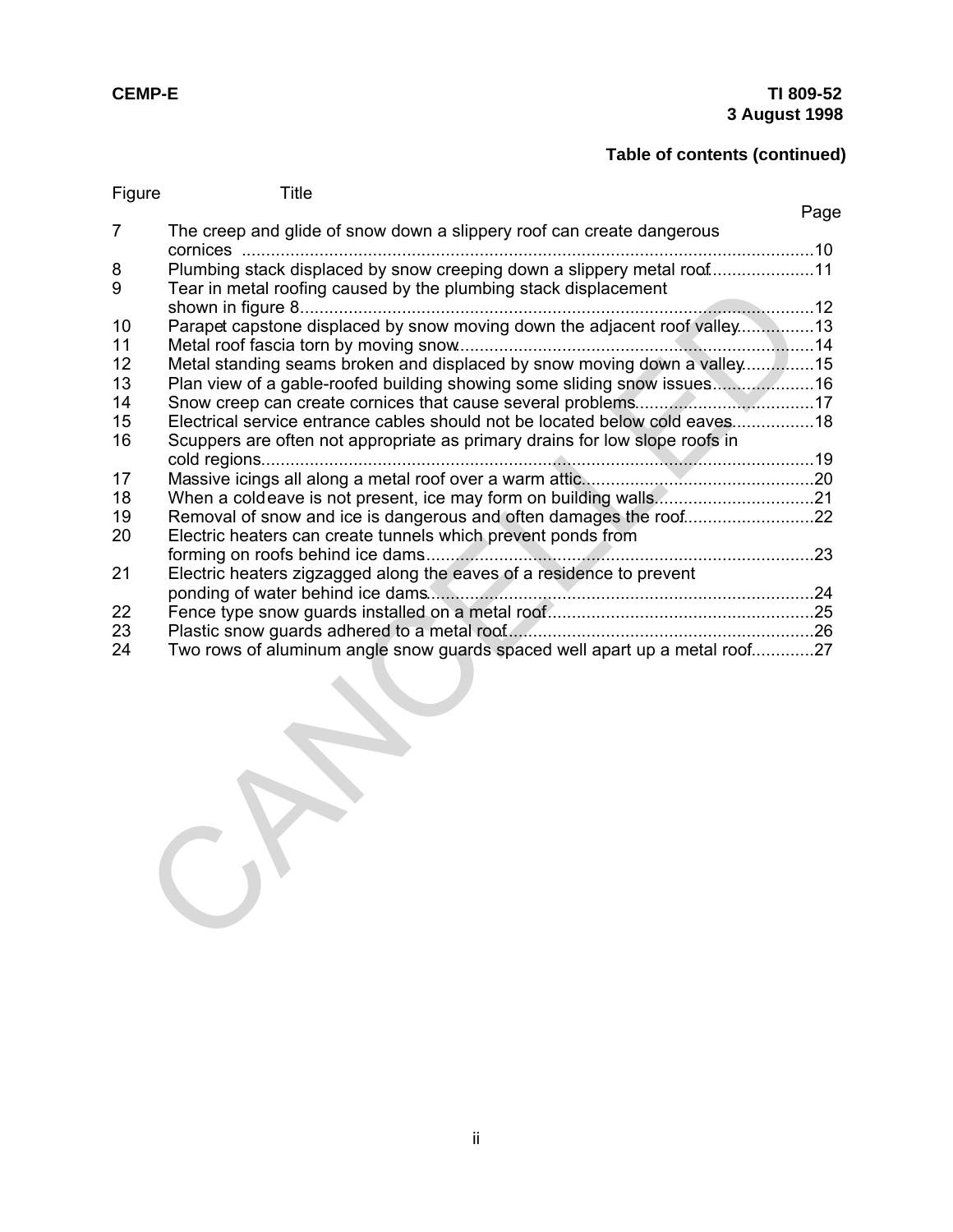### COMMENTARY ON SNOW LOADS

1. PURPOSE AND SCOPE. This document provides guidance for designing roofs subjected to snow loads. The primary discipline addressed in structural, but this guidance also applies to architectural, mechanical, and electrical issues.

2. APPLICABILITY. These instructions are applicable to all USACE elements involved with the design of buildings and other structures, including repairs and modifications as well as new construction.

### 3. REFERENCES.

a. Use the current edition of American Society of Civil Engineers (ASCE) Manual 7, "Minimum Design Loads for Buildings and Other Structures." Copies are available from ASCE, 1015 15<sup>th</sup> Street, N. W., Suite 600, WashingtonD.C. 20005-2605. ASCE's phone number is (202) 789-2200. Users of this document should not use the mandatory provisions of the Standard itself without becoming familiar with the Commentary on Snow Loads appended to the Standard. The Commentary explains the rationale behind the provisions and contains examples that illustrate their use.

b. Site-specific ground snow loads for military installations and other places of interest to DOD are tabulated in TI 809-XX, "Load Assumptions for Buildings." That information is based on a detailed snow load case study at each place. Occasionally, the case study answer differs from the value on the national snow load map in ASCE Manual 7. When a difference exists, the tabulated value in TI 809-XX should be used. A copy of each case study is maintained at CEMP-ET. Snow loads for foreign locations are also tabulated in TI 809-XX. Caution is urged when using these foreign values since each is based on local experience only, not an extreme-value statistical analysis of recent meteorological data. Wherever possible, host country expertise should be sought and host country snow loads compared to those tabulated in TI 809-XX. APPLICABILITY. These instructions are applicable to all USACE elements involved with<br>design of buildings and other structures, including repairs and modifications as well as<br>struction.<br>Struction.<br>Struction of American Soci

c. In some areas of the United States extreme local variations in snow lads preclude mapping on a national scale. In such areas the national snow load map in ASCE Manual 7 does not present a ground snow load, but indicates that a snow load case study is needed. The data and methodology used to conduct snow load case studies are presented in Cold Regions Research and Engineering Laboratory (CRREL) report "Snow Loads for the United States." Additional snow load case studies are available through CEMP-ET.

4. BUILDING CONFIGURAITON. The snow load provisions of ASCE Manual 7 indicate how dramatically the geometry of a building influences the snow loads on its roof. Problems can be avoided and more economical designs developed when snow load issues are considered by the design team as the show of the building evolves. Snow will drift into areas of "aerodynamic shade" (see figure 1). Figure 2 illustrates such places on the kinds of problems that are encountered.

5. UNBALANCED LOADS. Figure 3 shows a "saw-tooth roof" on which wind has moved snow from its upper portions into its valleys creating unbalanced snow loads. Such unbalanced snow loads are covered in ASCE Manual 7 for roofs with a slope of 15° or more. ASCE Manual 7 does not require consideration of unbalanced loads for lower slopes, but its Commentary warns that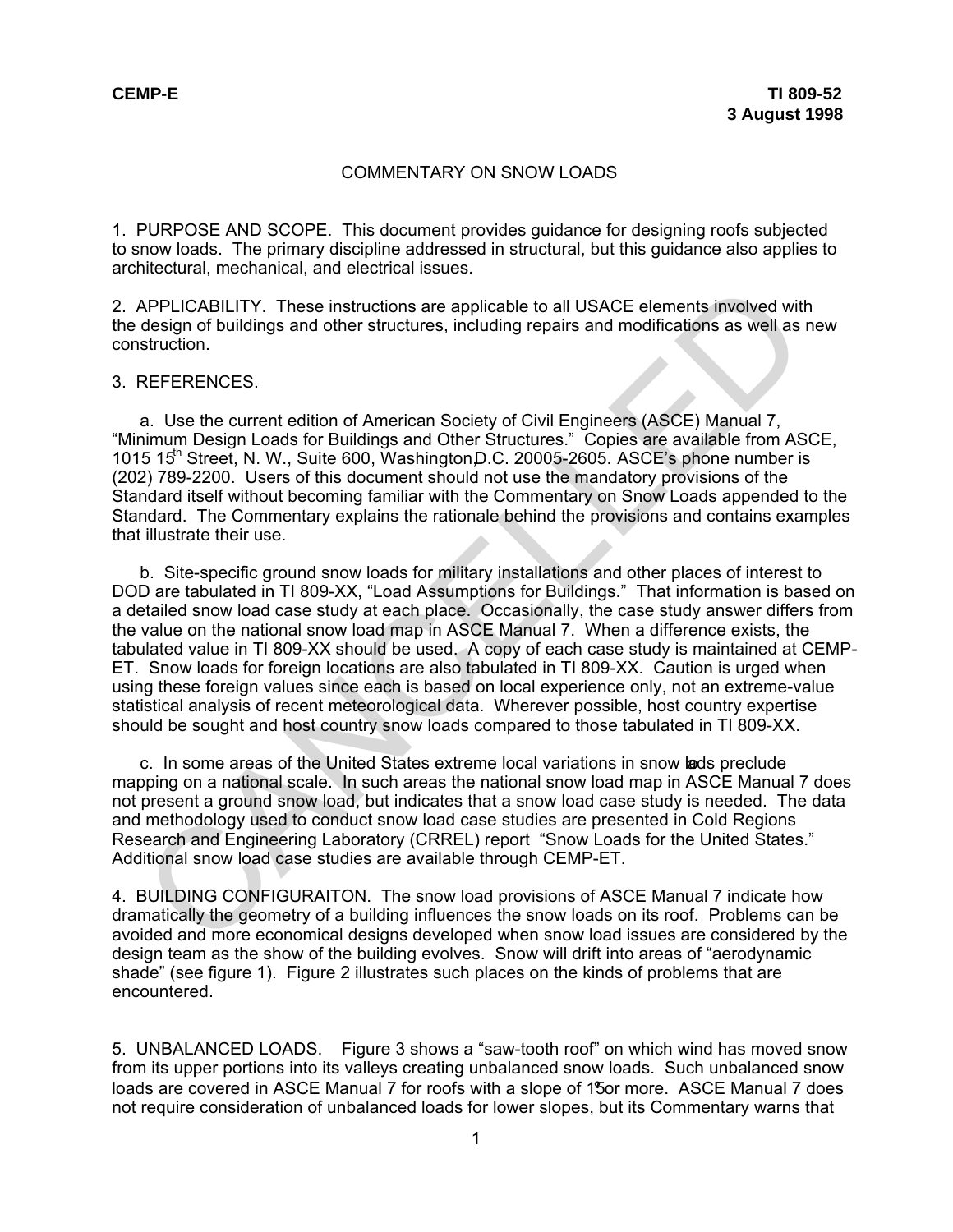such unbalanced loads are being observed on some large gable roofs with slopes less the 15°. That Commentary suggests that it may be appropriate to consider unbalanced loads for such roofs with slopes down to  $\mathcal{F}$  (about 1 in./ft.).

6. METAL BUILDINGS. Many metal buildings are built with low-slope gable roofs (single- or multiple-gable). In cold regions for waterproofing reasons, it is appropriate to require a slope of at least 1 inch/foot (about 5) for metal roofing systems. Metal buildings are designed with little structural "fat." Many have failed where an unbalanced snow load in one area cause purlins to fall, initiating progressive collapse. Unbalanced snow loads should be considered on all metal buildings regardless of their slope.

7. INTERNALLY-DRAINED MEMBRANE ROOFING SYSTEMS. Such roofs usually have slopes much less than 15° and, thus ASCE Manual 7 does not require unbalanced loads to be considered. There is always the possibility that some unbalanced loads may develop. To reduce risks associated with this possibility, the depth of such basins should be as small as possible. The easiest way to do this is to reduce roof slopes to 1/4 inch/foot. Dead flat roofs are a design mistake. A l/8 inch/foot design slope can result in as-built flat areas. There is no real evidence that supports the contention that in cold regions a ½-inch/foot minimum slope should be used. Increasing the slope above ¼ inch/foot increases costs since higher walls are needed to account for the greater slope. Slopes of 1 inch/foot not only further increases the risk of unbalanced snow loads, but these slopes can be more expensive due to the additional attachments needed to hold roofing components in place on such slopes. citural "tat." Many have failed where an unbalanced snow load in one area causepturilins<br>initiating progressive collapse. Unbalanced snow loads should be considered on all m<br>dings regardless of their slope.<br><br>Considers smuc

8. BUILDING ORIENTATION. ASCE Manual 7 requires designers to assume that the high winds which cause snow to drift could come from any direction. Nonetheless, information should be sought from "locals" on drift orientation. Where such information indicates strong preferential orientation of snow drifting, give thought to placing drift-prone features (e.g., loading dock roofs either upwind or alongside the building rather than at its downwind end. Design loads will not change, but the amount of drifting may be reduced significantly. An example is shown in figure 4. However, changing the orientation of buildings may not be possible. Sloping the roofs on the loading docks shown in figure 4 would reduce drift loads. However, that may introduce drainage, ice damming, and sliding snow problems.

9. SLIDING SNOW. The ability of slippery unobstructed roofs to shed snow loads by sliding can be an advantage and a disadvantage. Loads on a roof can be reduced when snow slides off (figure 5), but loads will increase on any lower roofs onto which snow slides. If snow drops some distance, large dynamic loads can be imposed on a lower roof or on an object located below (figure 6). Snow can creep and glide slowly down slippery surfaces (figure 7), even those with very shallow slopes. The movement of snow can drag plumbing stacks (figure 8) and other roof penetrations with it, damaging them and creating holes in the roof (figure 9). If snow slides from roofs having gutters, they will probably be ripped off. Parapets ant ascias can also be damaged (figures 10 and 11). Flow of snow down valleys can bend the standing seams of metal roofing (figure 12), reducing their strength and violating their waterproofing integrity. Several sliding snow issues are illustrated in figure 13. Large curling snow cornices can be created at eaves (figure 7). Such cornices can be quite heavy, and they may curl around enough to damage walls and windows. When they break off, piles of snow and ice are created on the ground. These piles may deflect falling snow sideways towards walls, damaging them. Meltwater that drips onto these piles can enter the building at the base of the wall if that base is not far above the finished grade outside. Figure 14 illustrates a number of these situations. Electrical service entrance cables located below eaves can be ripped loose by falling snow or damaged by the weight of ice that collects on them from roofmeltwater (figure 15). Snow guards may be needed to hold snow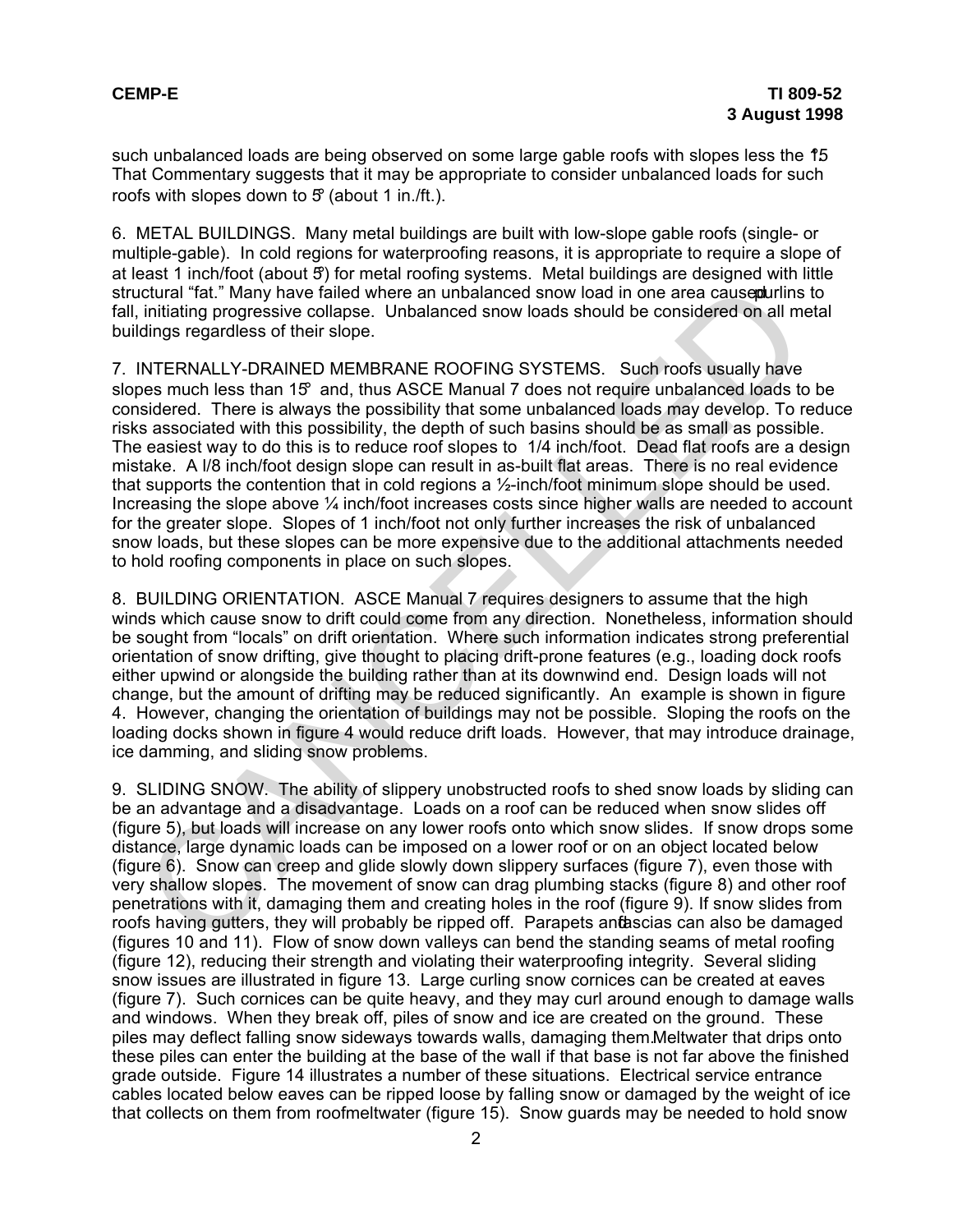in place on slippery roofs. Internally drained membrane roofing systems with a slope of  $\mathcal{U}_4$ incj/foot avoid these problems. Switching from internal drains to scuppers can lead to problematic, dangerous icings (figure 16).

10. ICICLES AND ICE DAMS. Icicles and ice dams can form along the eaves of inadequately insulated and ventilated roofs of heated buildings that drain to cold eaves (figure 17). Where eaves are not present, such ice may form on the walls below (figure 18). Icings at eaves prevent snow load reductions by sliding until that ice warms up and either melts or breaks free. Falling ice is a hazard (figure 6). Icings at eaves can be avoided when attic ventilation systems are able to keep the temperature of the roof from rising above about 30<sup>F</sup> when the temperature outside is about 22° F. When it is warmer outside, icings usually do not grow and when it is colder outside, less attic ventilation is needed. Equations for sizing attic ventilation systems are presented in CRREL Miscellaneous Paper "Ventilating Attics to Minimize Icings at Eaves." The extra cost of adequately insulating and ventilating a roof to prevent icings is easy to justify since the water that ponds behind ice dams usually leaks into the building causing significant problems. Efforts to remove icings with hammers, axes (figure 19), chain saws, and such usually damage the roof. On existing buildings, electrical heaters may be needed to keep tunnels melted through small ice dams (figure 20). The tunnels prevent water from ponding on the roof and leaking into the building. Electric heaters are relatively easy to install along the eaves of a roof with asphalt shingles (figure 21). Installing electric heaters on standing seam metal roofs is more difficult. Guidelines are available in CRREL Miscellaneous Paper "Electric Heating Systems for Combating Icing Problems on Metal Roofs." Essentially alnew roofs should be designed so that they do not require electrical heaters. went show load reductions by sliding unit) that ice warms up and either melts or breaks the solution system able to keep the temperature of the roof from rising above about 30° capital is obsed by the state is a bact of th

11. SNOW GUARDS. Snow guards are objects used to hold snow on slippery roofs (figure 22). Many slate and metal roofs require snow guards to protect people and property. Snow guards may also be needed on barrel vaults and other such roofs with smooth membranes. Some snow guards are attached mechanically while others are adhered to the roof surface (figure 23). Design loads on snow guards should be based on the assumption that friction between the snow and the roof is zero. Multiple rows of snow guards spaced well apart up the roof (figure 24) are better at holding snow in place (i.e., avoiding the large dynamic loads created by sliding snow) than one row of last-resort snow guards placed near the eaves. A short snow guard on a long roof without other snow guards must be able to resist all the snow located within outward 45° angles up slope of its location. The loads at the ends of such a snow guard are about twice the average load on it. The design load on a snow guard should be less than half of any failure load reported by its manufacturer. In high risk situations, (e.g., entrances and emergency exits of schools) allowable loads on snow guards should be even lower. Design guidance, test, data, and performance standards on snow guards are limited so they should be used with caution.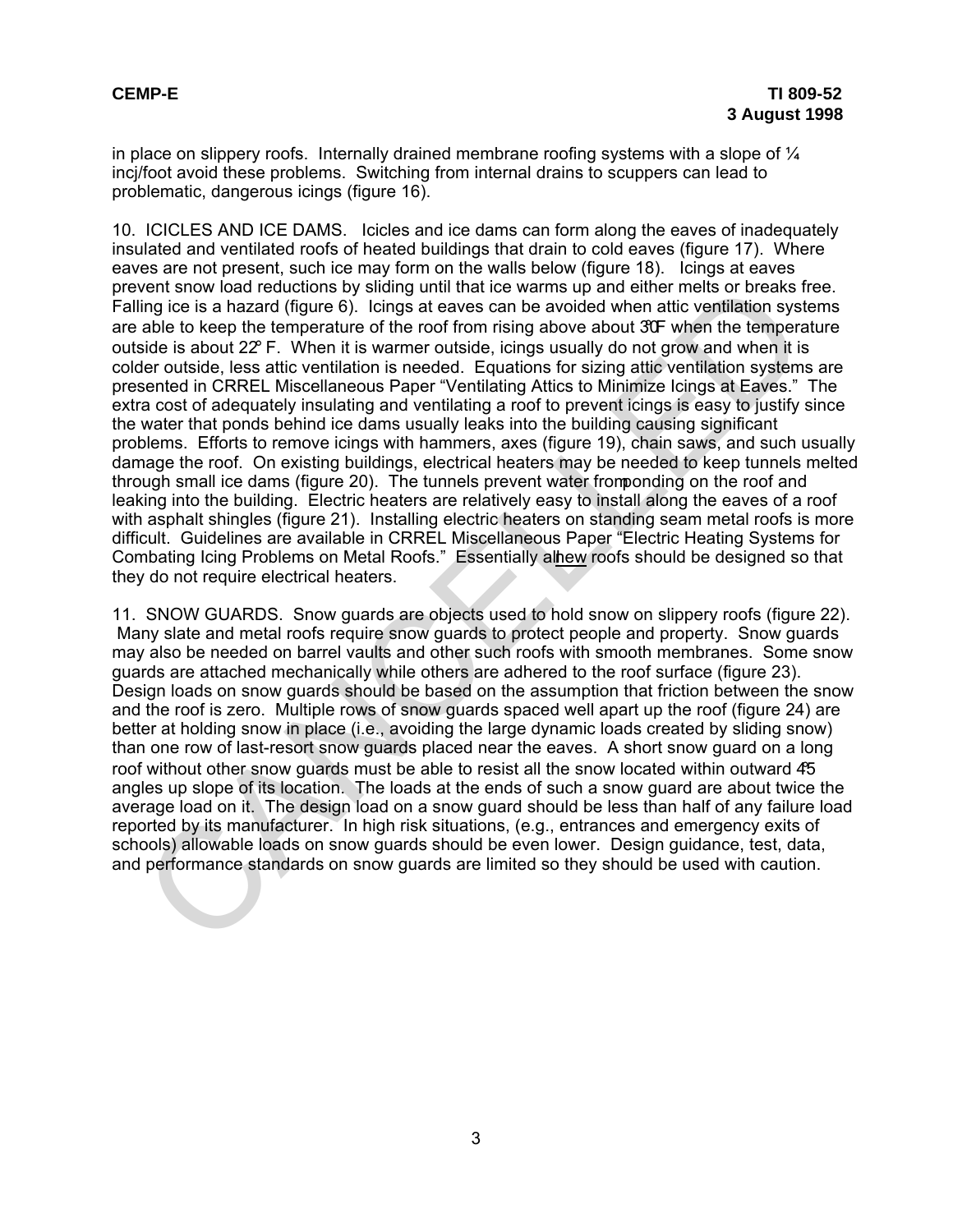

Figure 1. The peak snow load of this drift was 130 psf. The ground snow load then was 20 psf, and the snow load on the upper roof was 15 psf.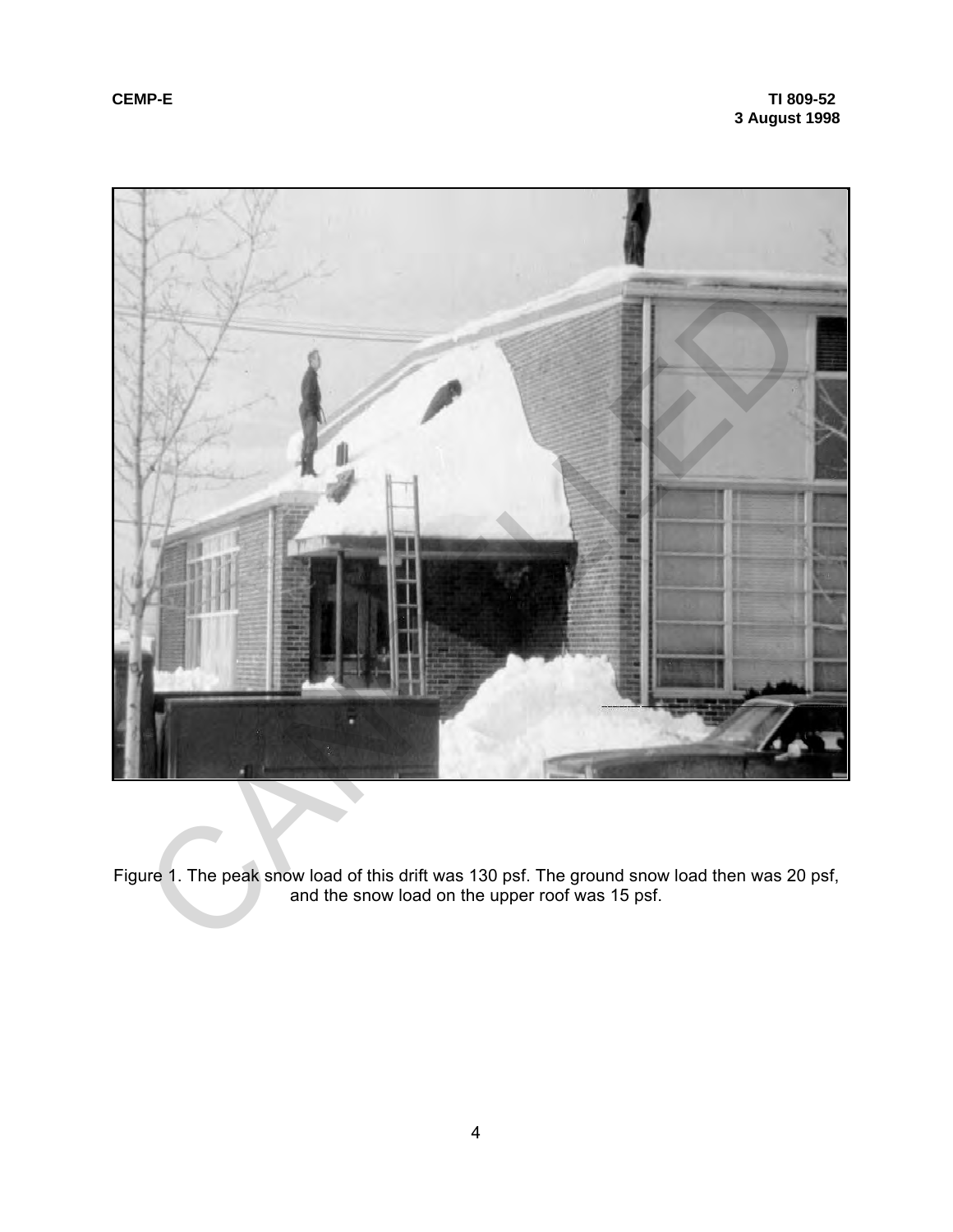

Figure 2. Snow drifts and their consequences.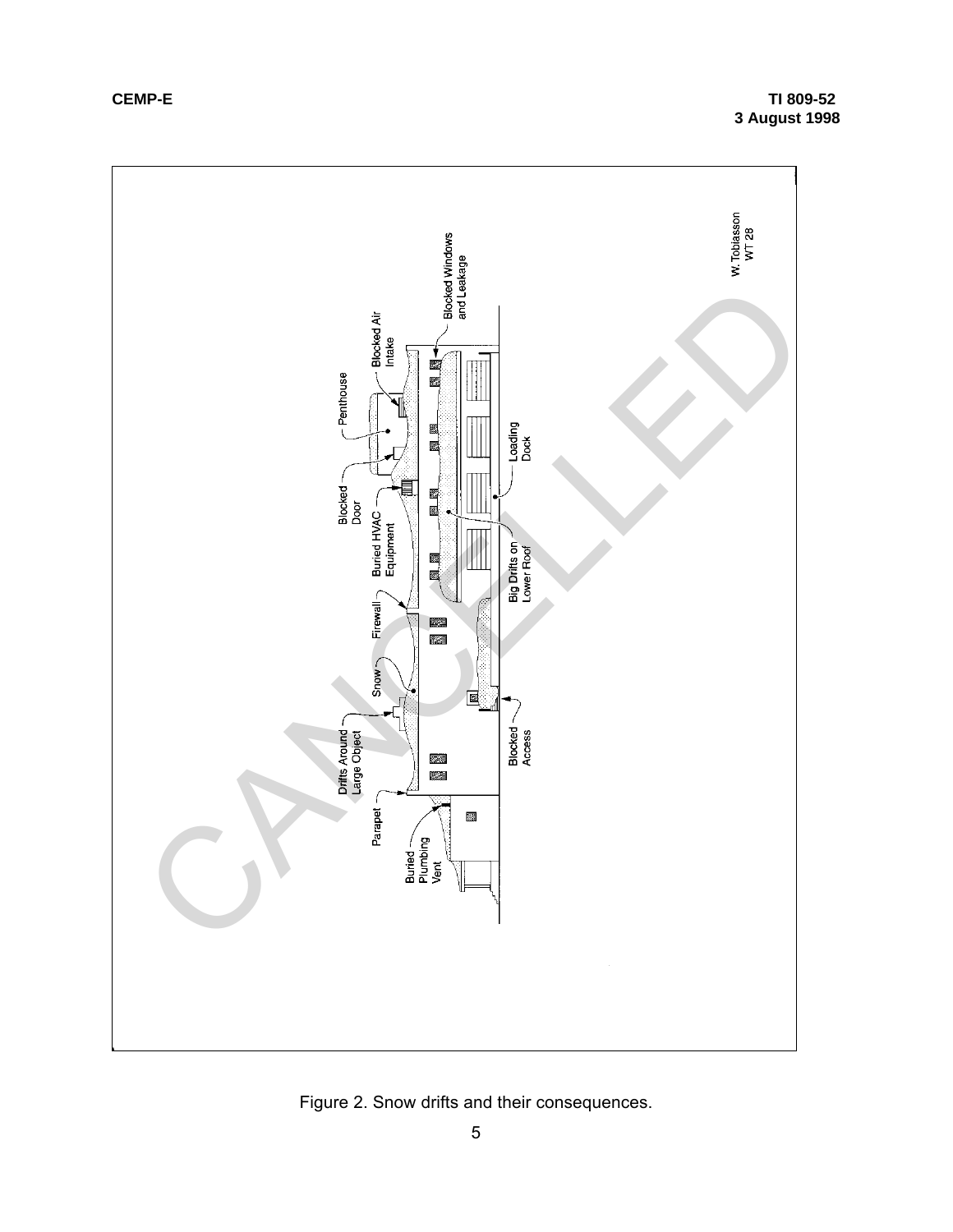

Figure 3. Unbalanced snow loads on a saw-tooth roof.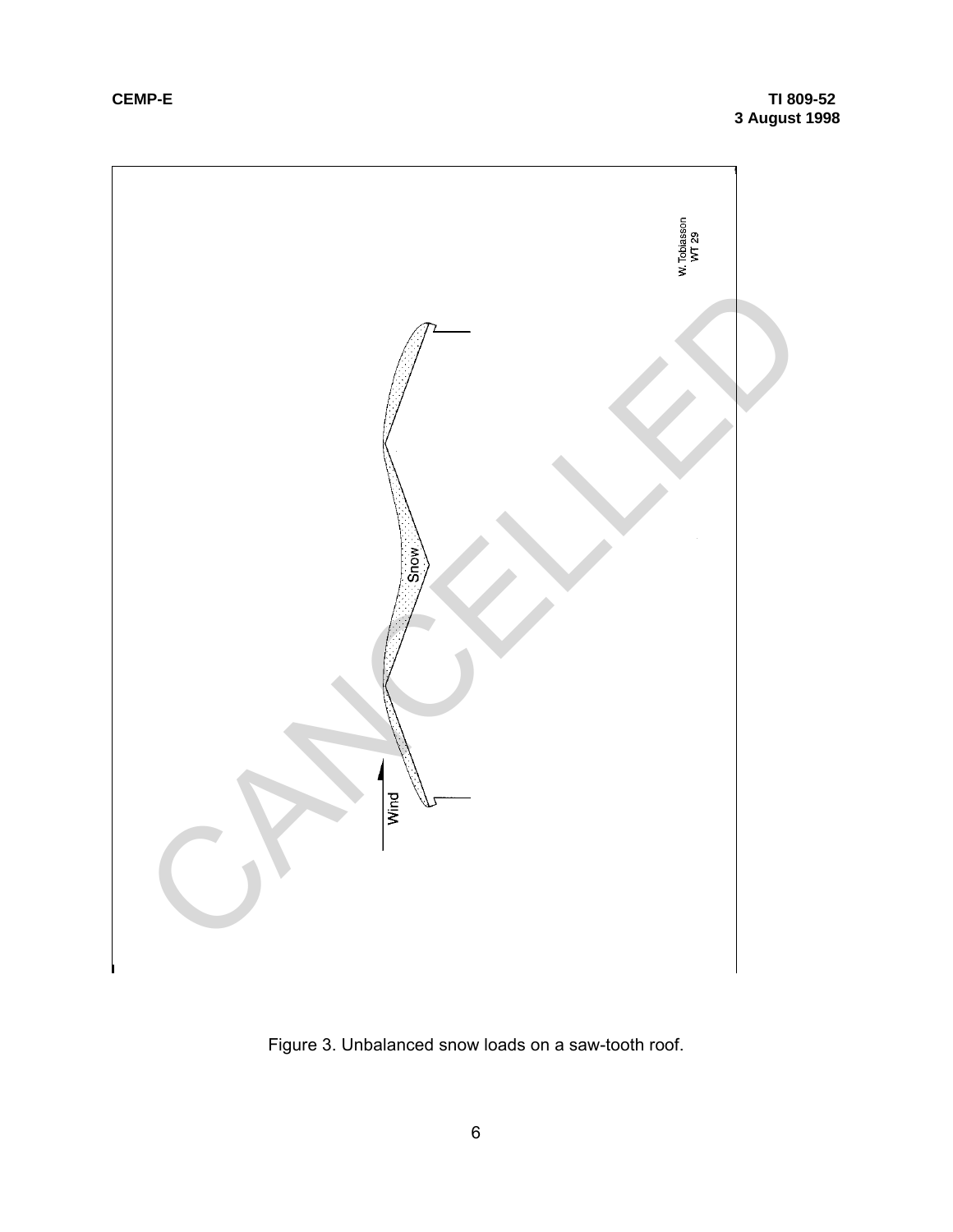

Figure 4. Orienting buildings with respect to the known direction of winter storm winds can reduce actual drifting even though design loads do not change.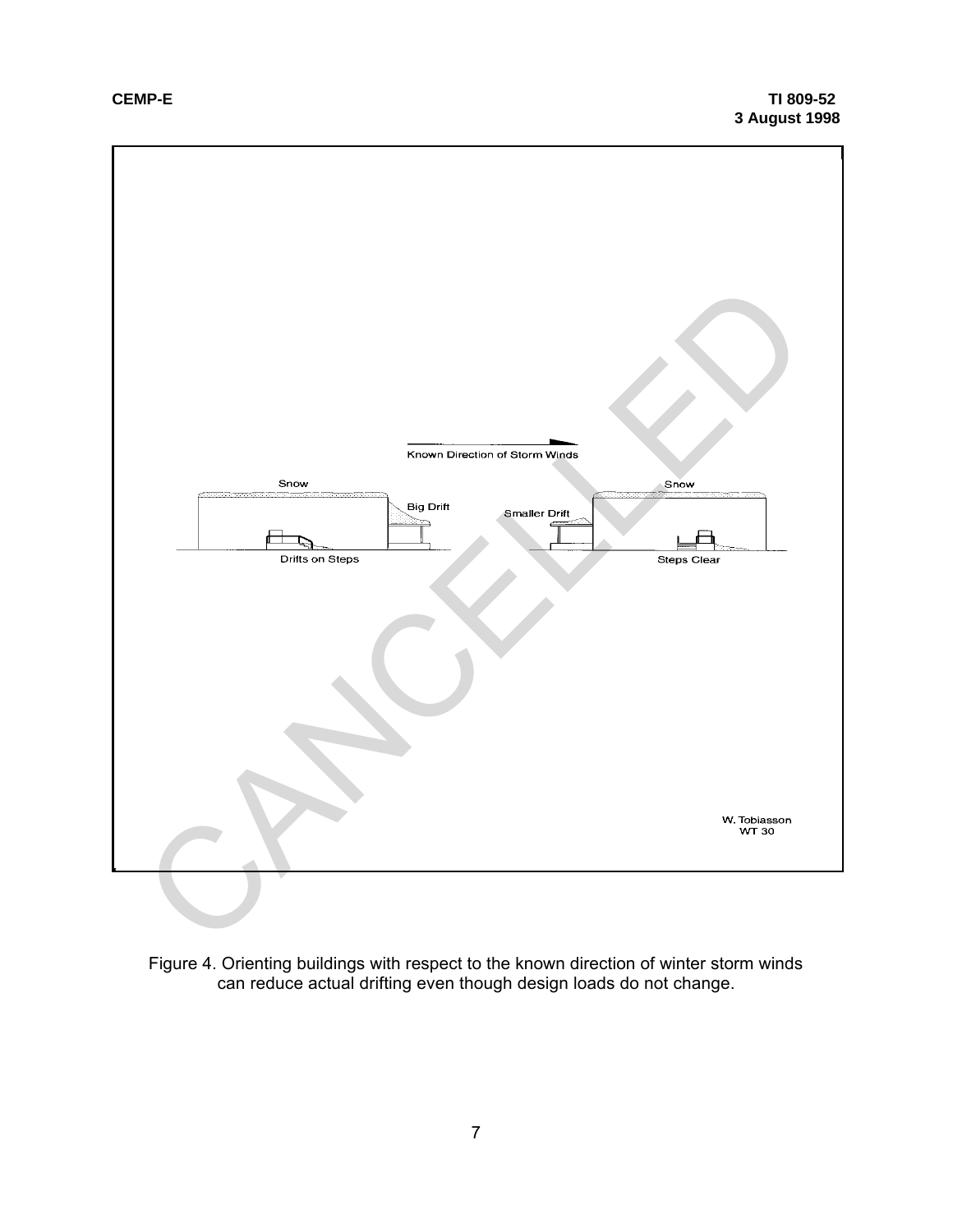

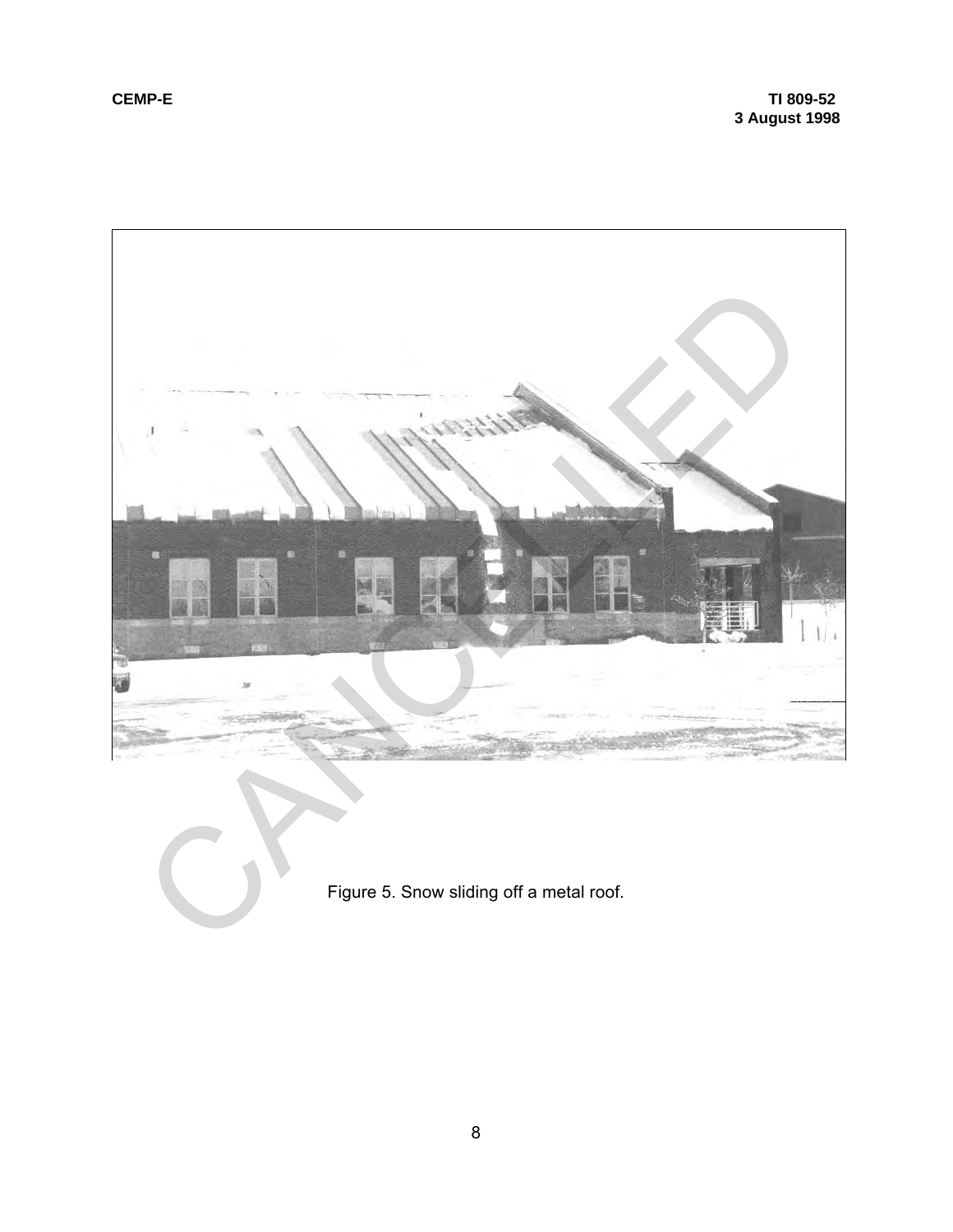

Figure 6. Army van damaged by snow and ice that feel from a roof.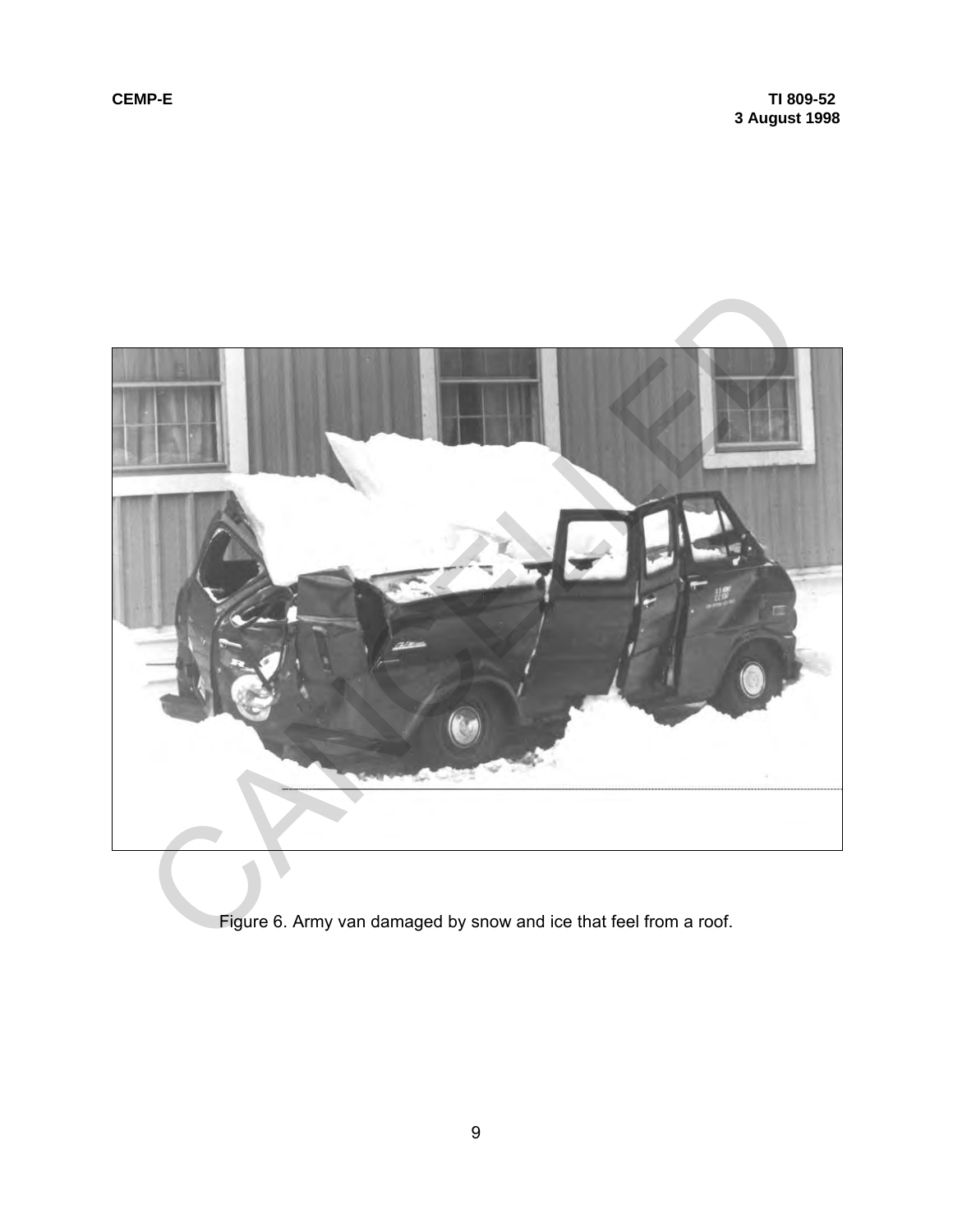

Figure 7. The creep and glide of snow down a slippery roof can create dangerous cornices.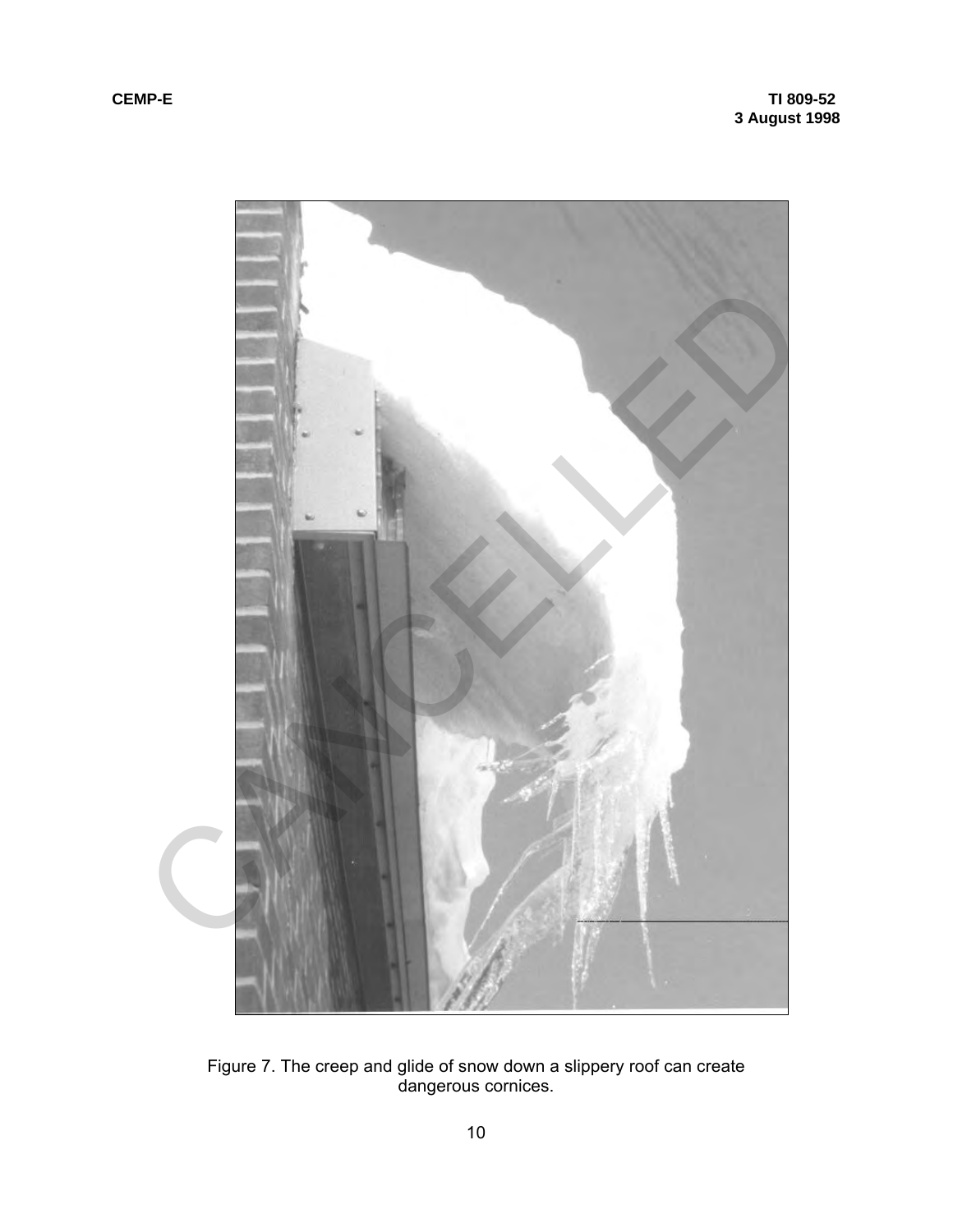**CEMP-E TI 809-52 3 August 1998**



Figure 8. Plumbing stack displaced by snow creeping down a slippery metal roof.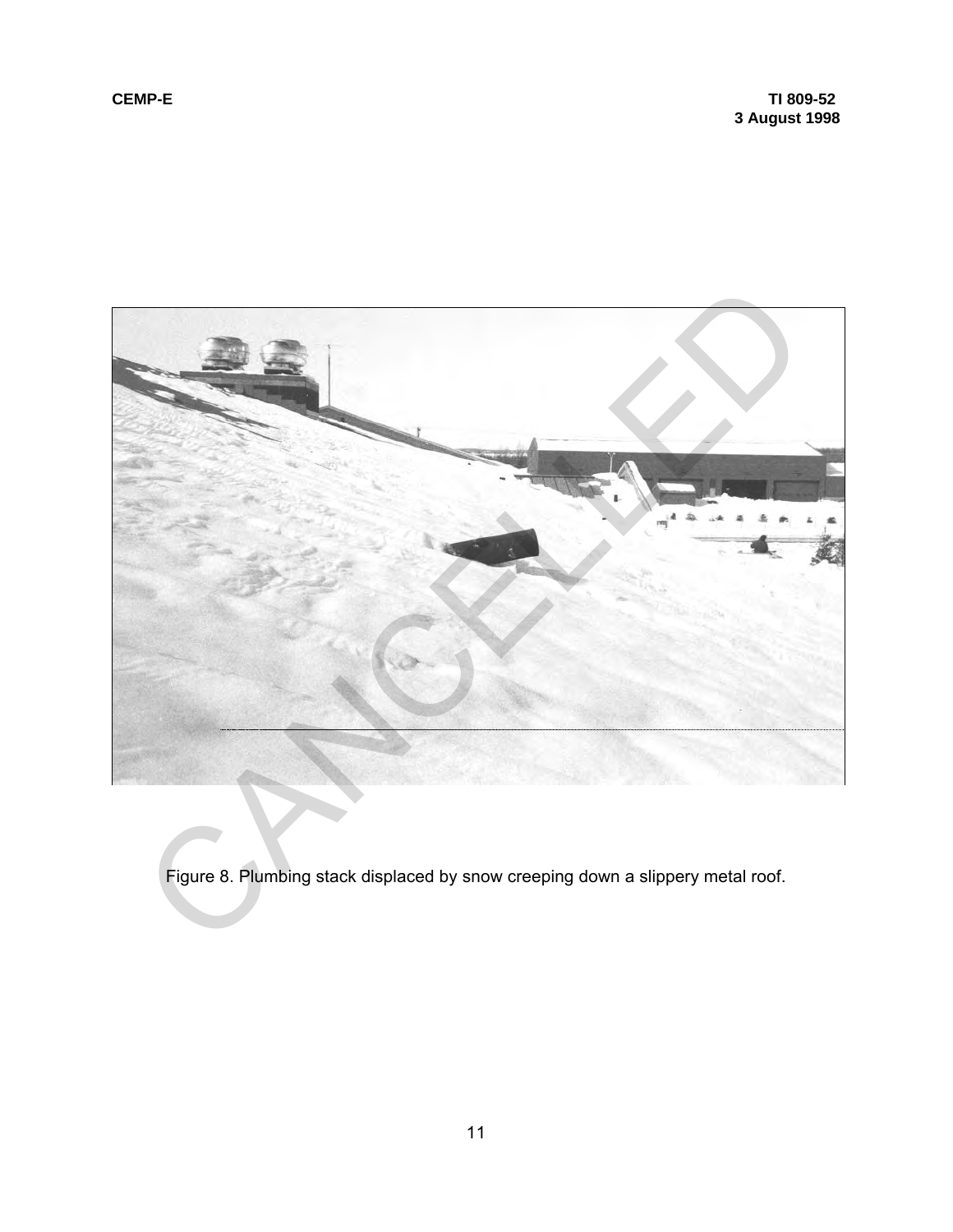

Figure 9. Tear in metal roofing caused by the plumbing stack displacement shown in figure 8.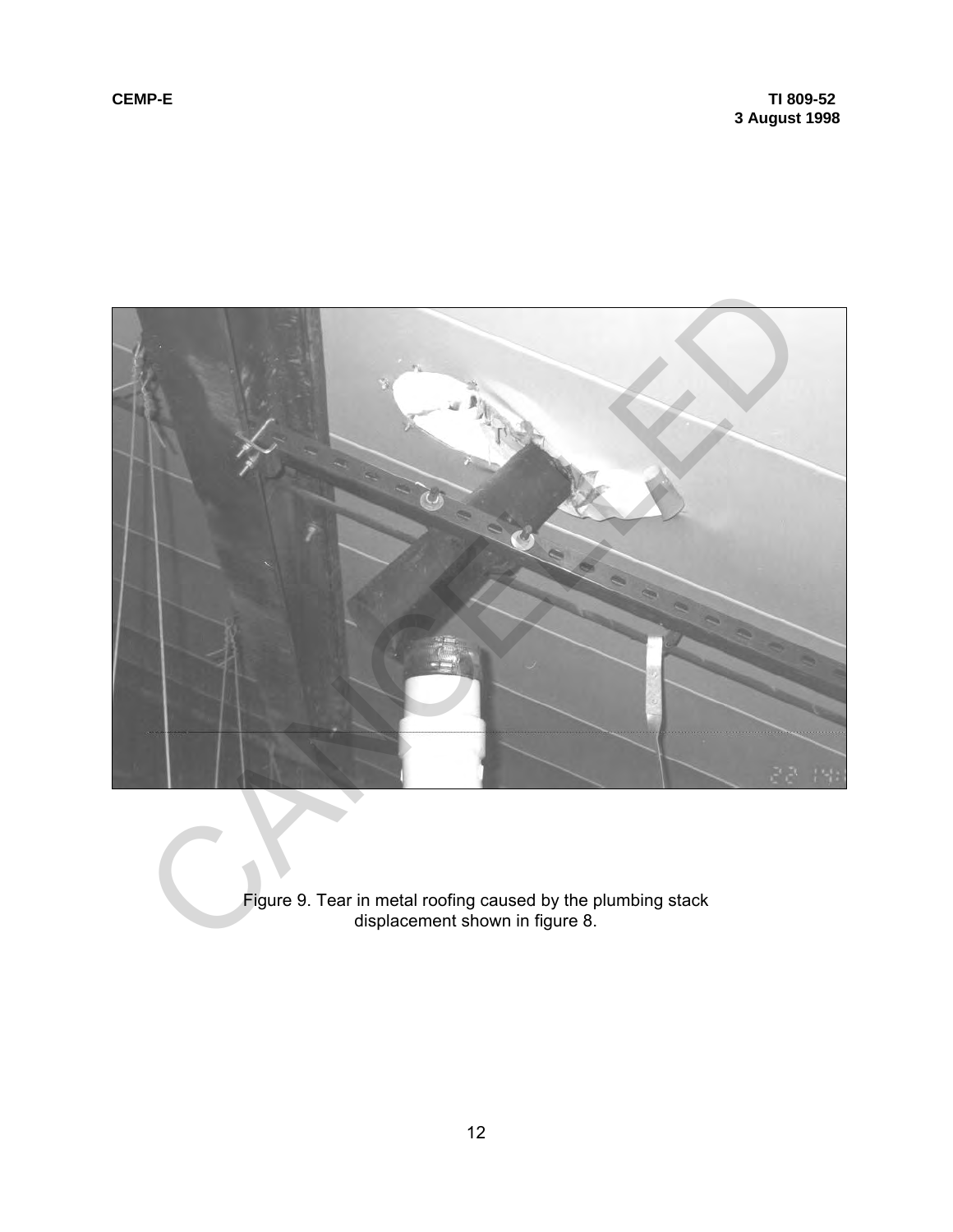

Figure 10. Parapet capstone displaced by snow moving down the adjacent roof valley.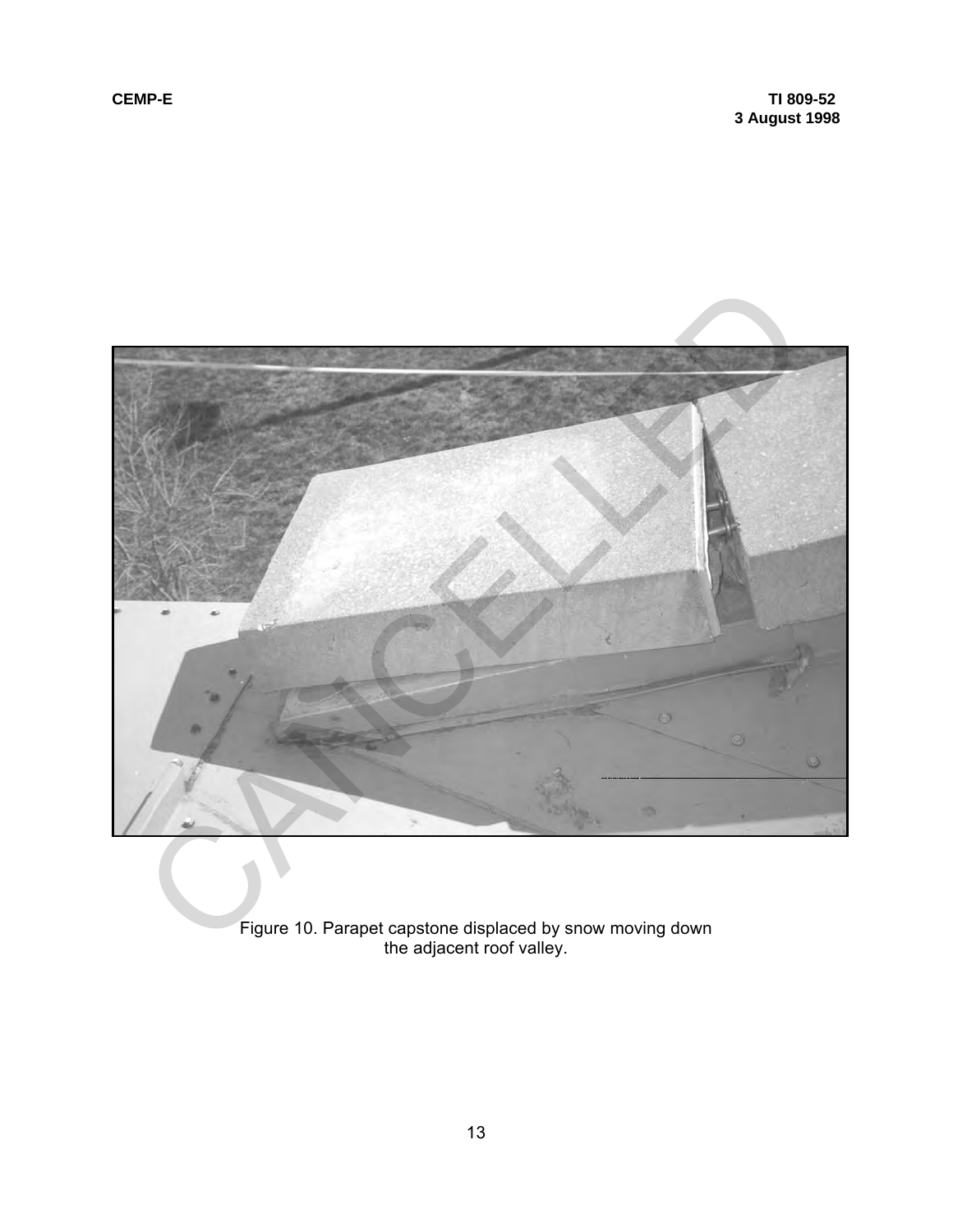

Figure 11. Metal roof fascia torn by moving snow.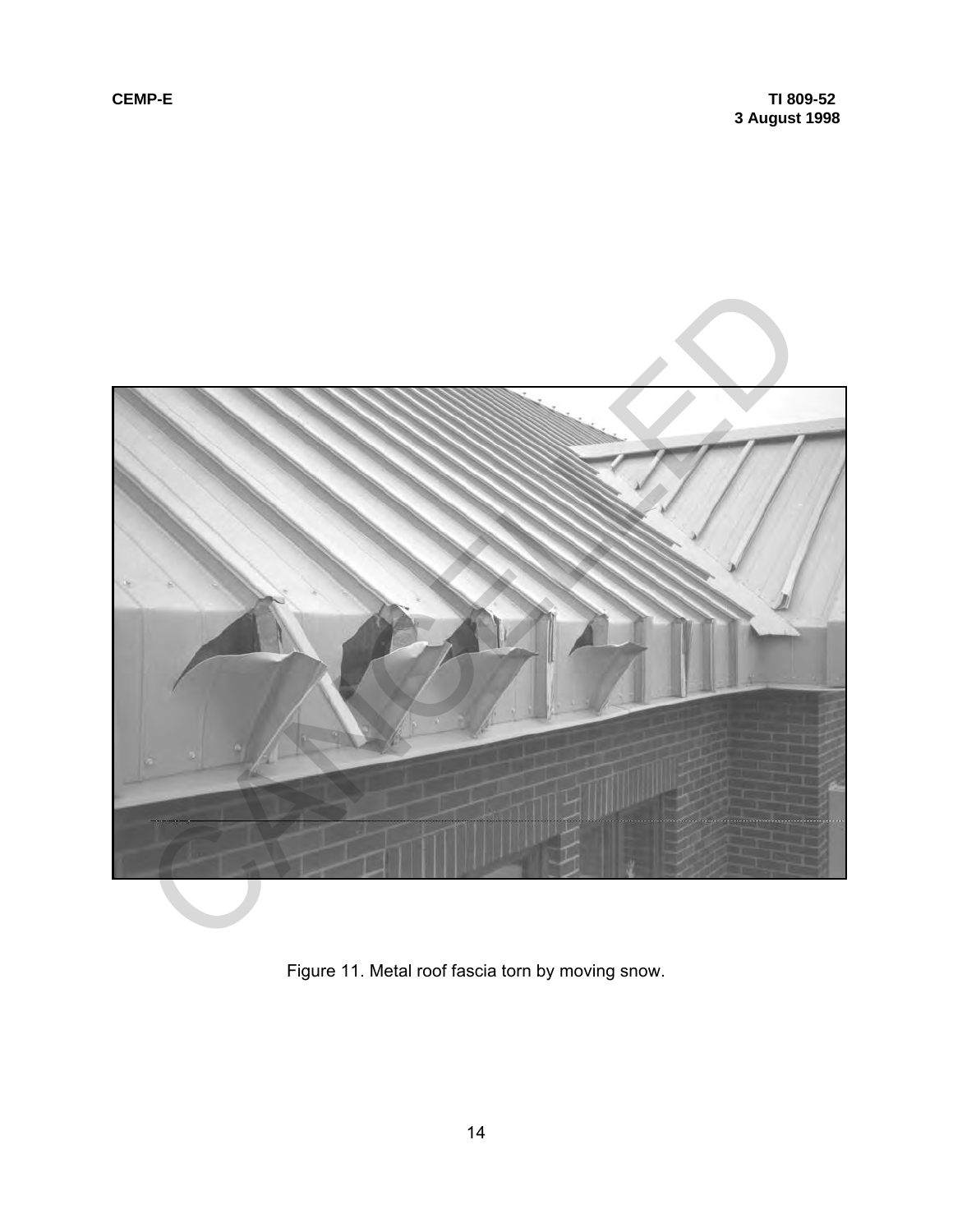

Figure 12. Metal standing seams broken and displaced by snow moving down a valley.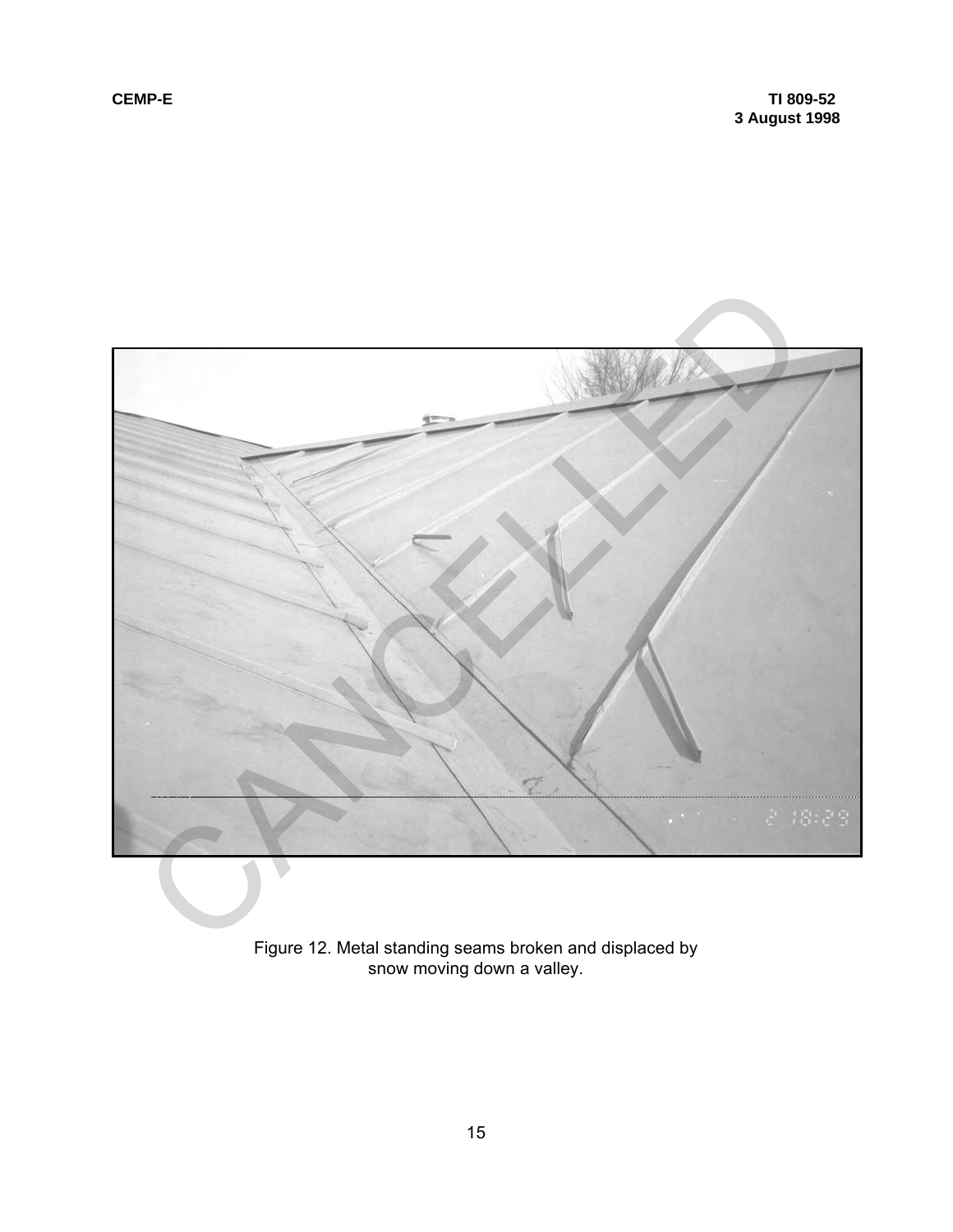![](_page_23_Figure_2.jpeg)

Figure 13. Plan view of a gable-roofed building showing some sliding snow issues.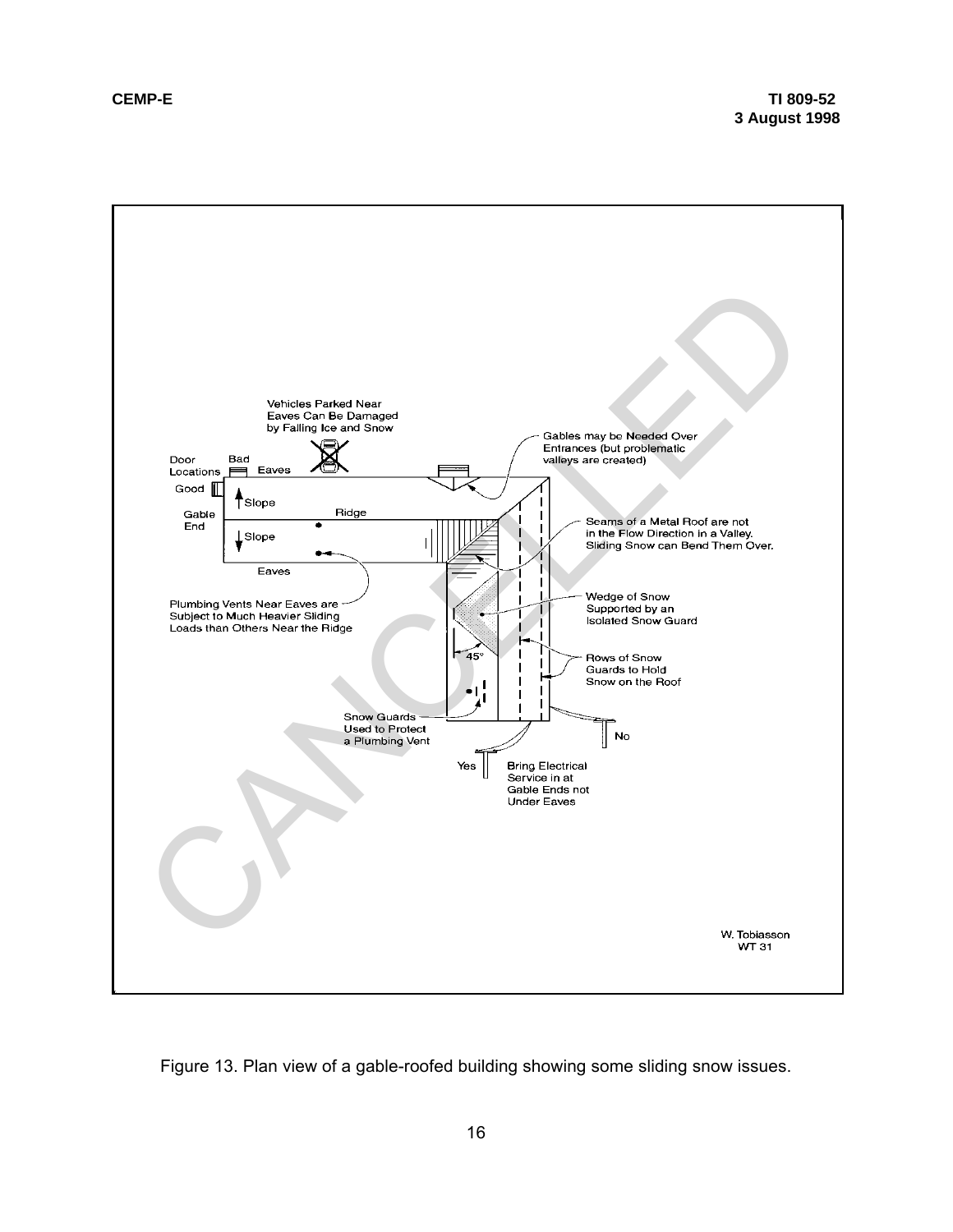![](_page_24_Figure_2.jpeg)

Figure 14. Snow creep can create cornices that cause several problems.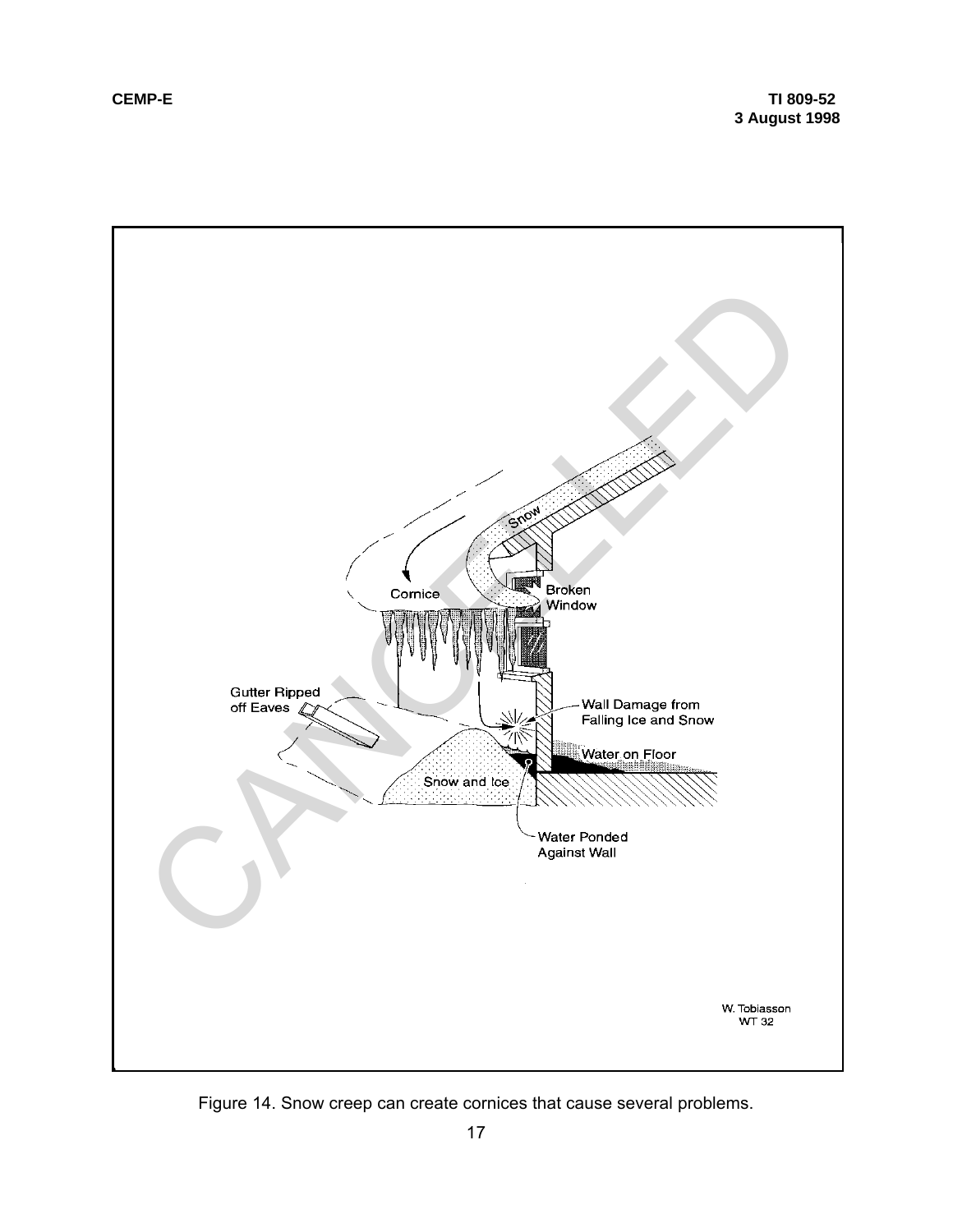![](_page_25_Picture_1.jpeg)

Figure 15. Electrical service entrance cables should not be located below cold eaves.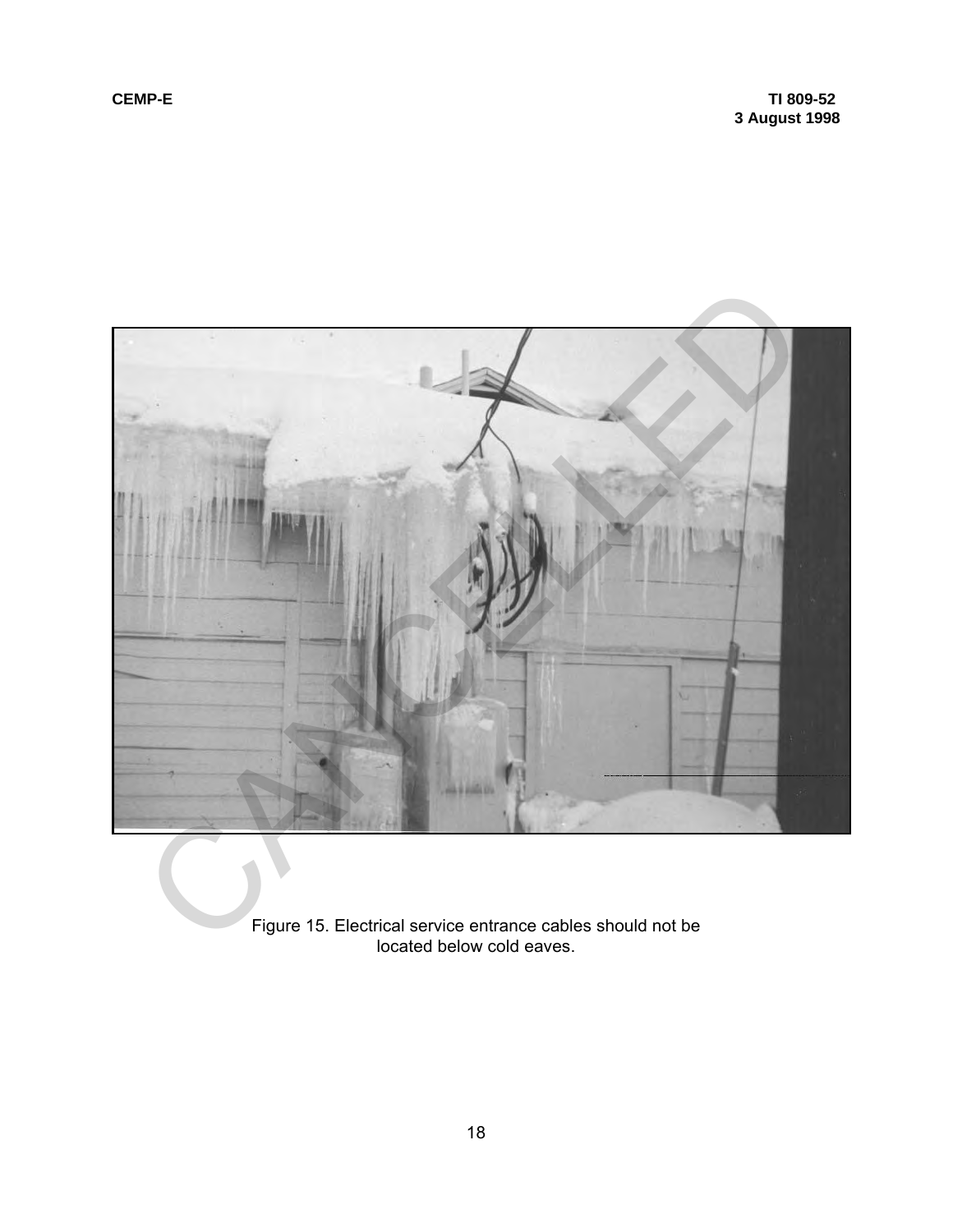![](_page_26_Picture_2.jpeg)

Figure 16. Scuppers are often not appropriate as primary drains for low slope roofs in cold regions.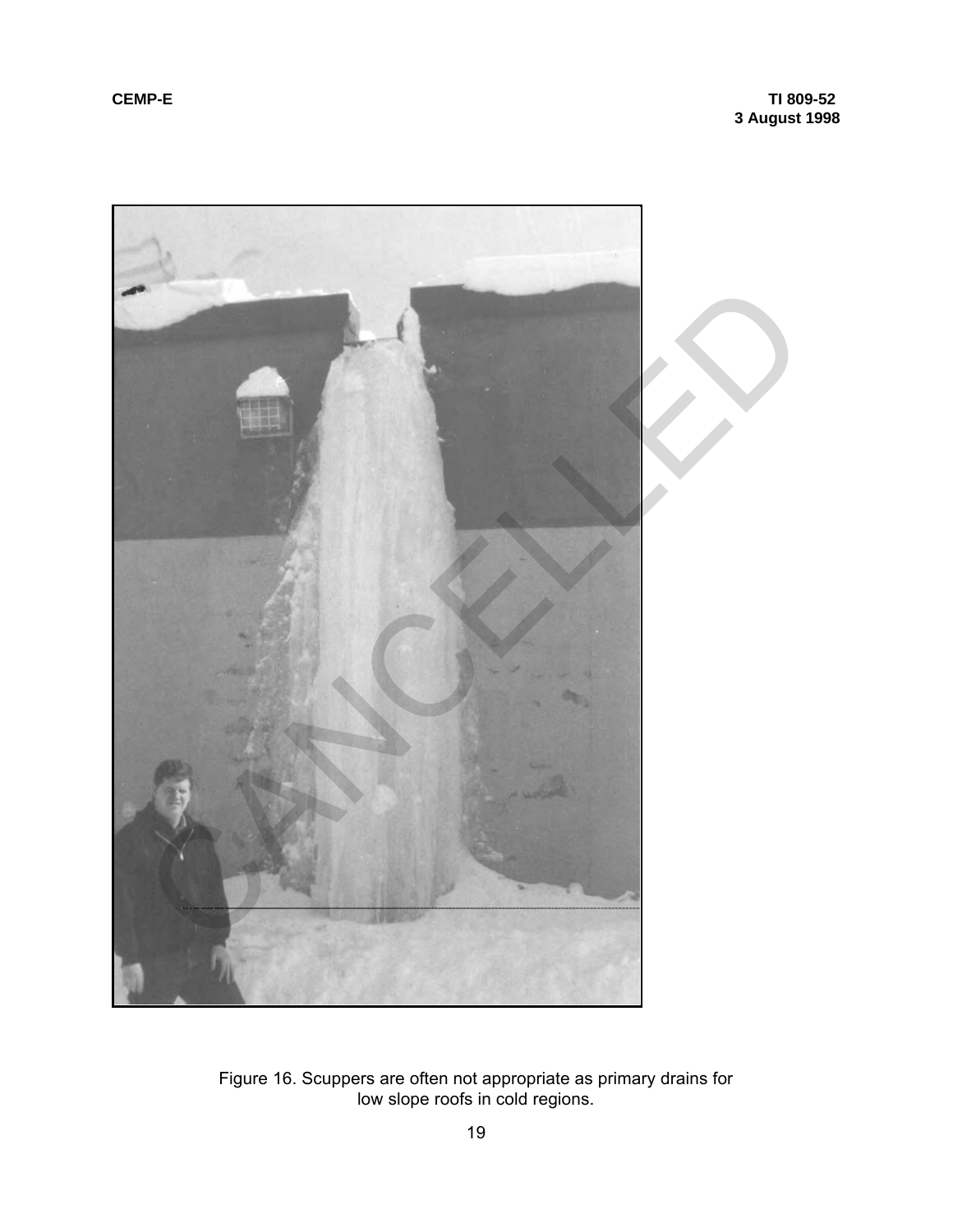**CEMP-E TI 809-52 3 August 1998**

![](_page_27_Picture_1.jpeg)

Figure 17. Massive icings along a metal roof over a warm attic.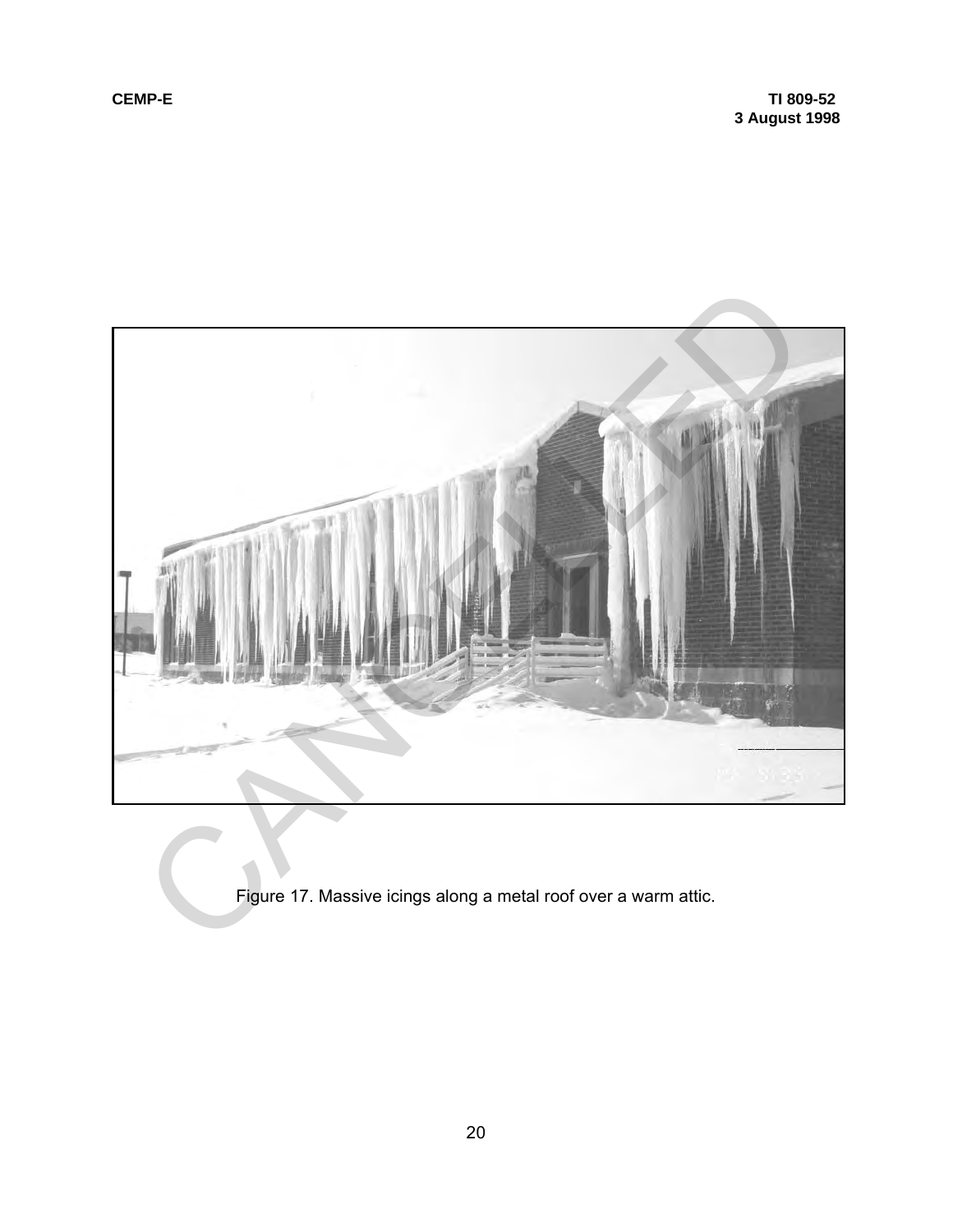![](_page_28_Picture_1.jpeg)

Figure 18. When a cold eave is not present, ice may form on building walls.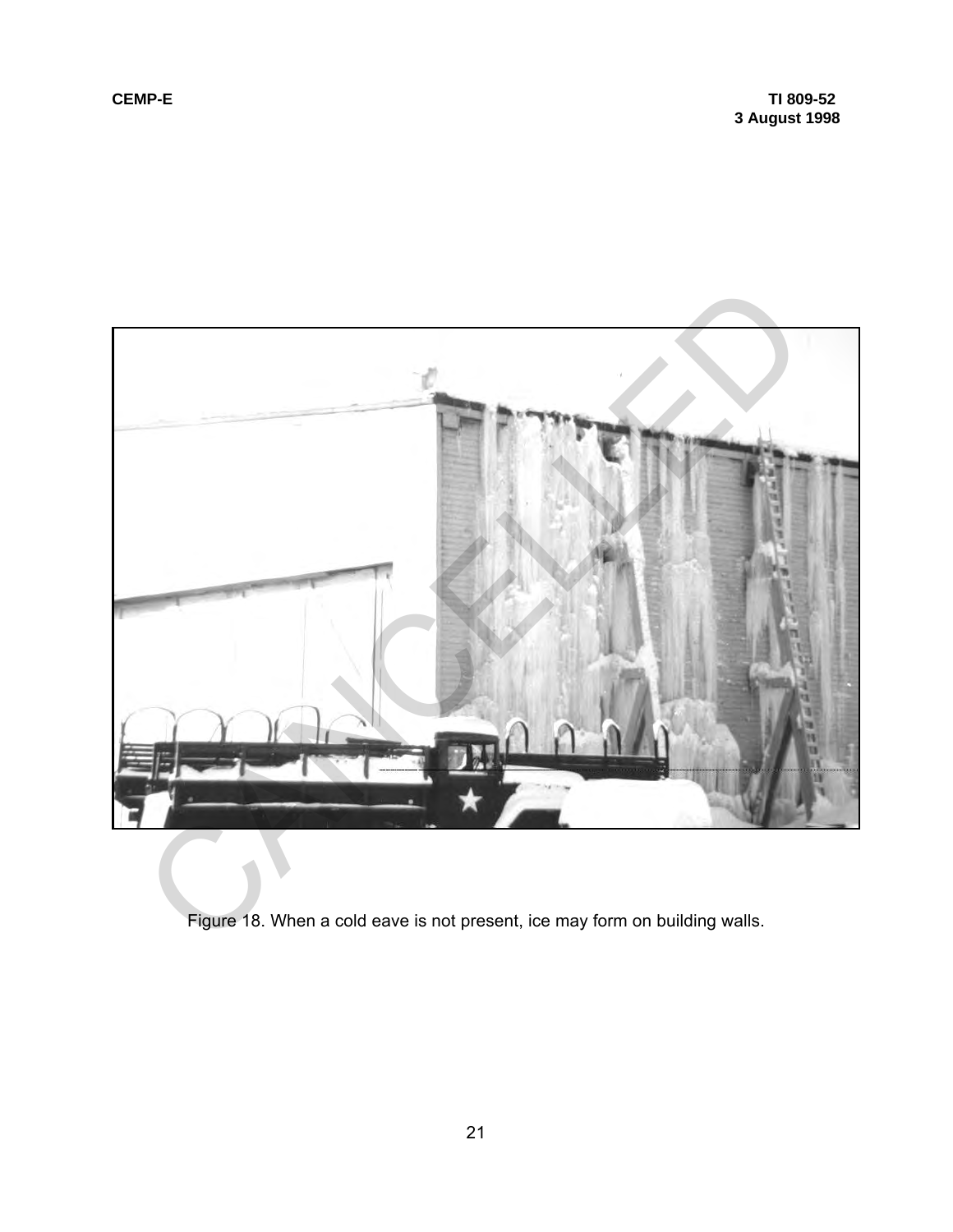![](_page_29_Picture_1.jpeg)

Figure 19. Removal of snow and ice is dangerous and often damages the roof.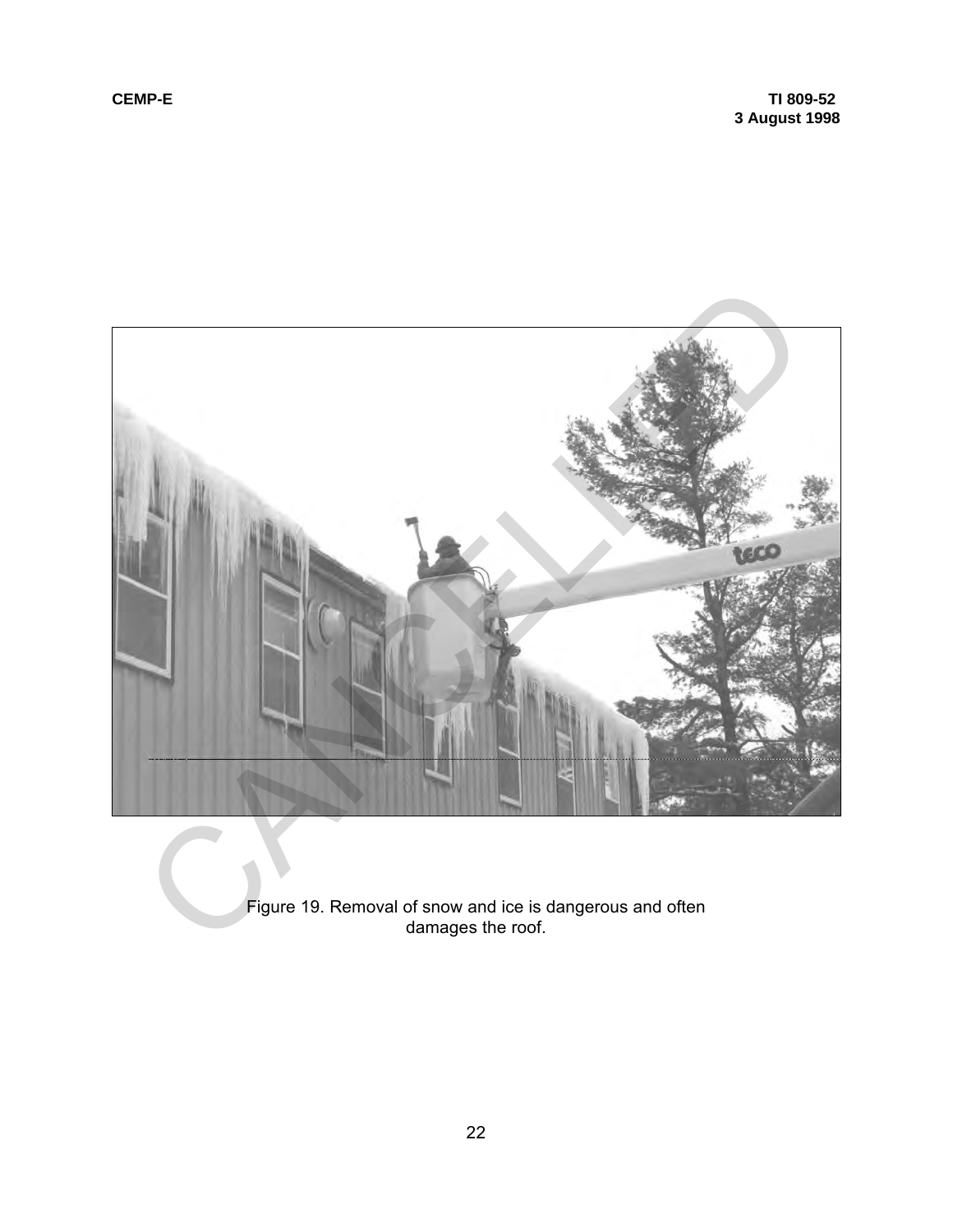**CEMP-E TI 809-52 3 August 1998**

![](_page_30_Picture_1.jpeg)

Figure 20. Electric heaters can create tunnels which prevent ponds from forming on roofs behind ice dams.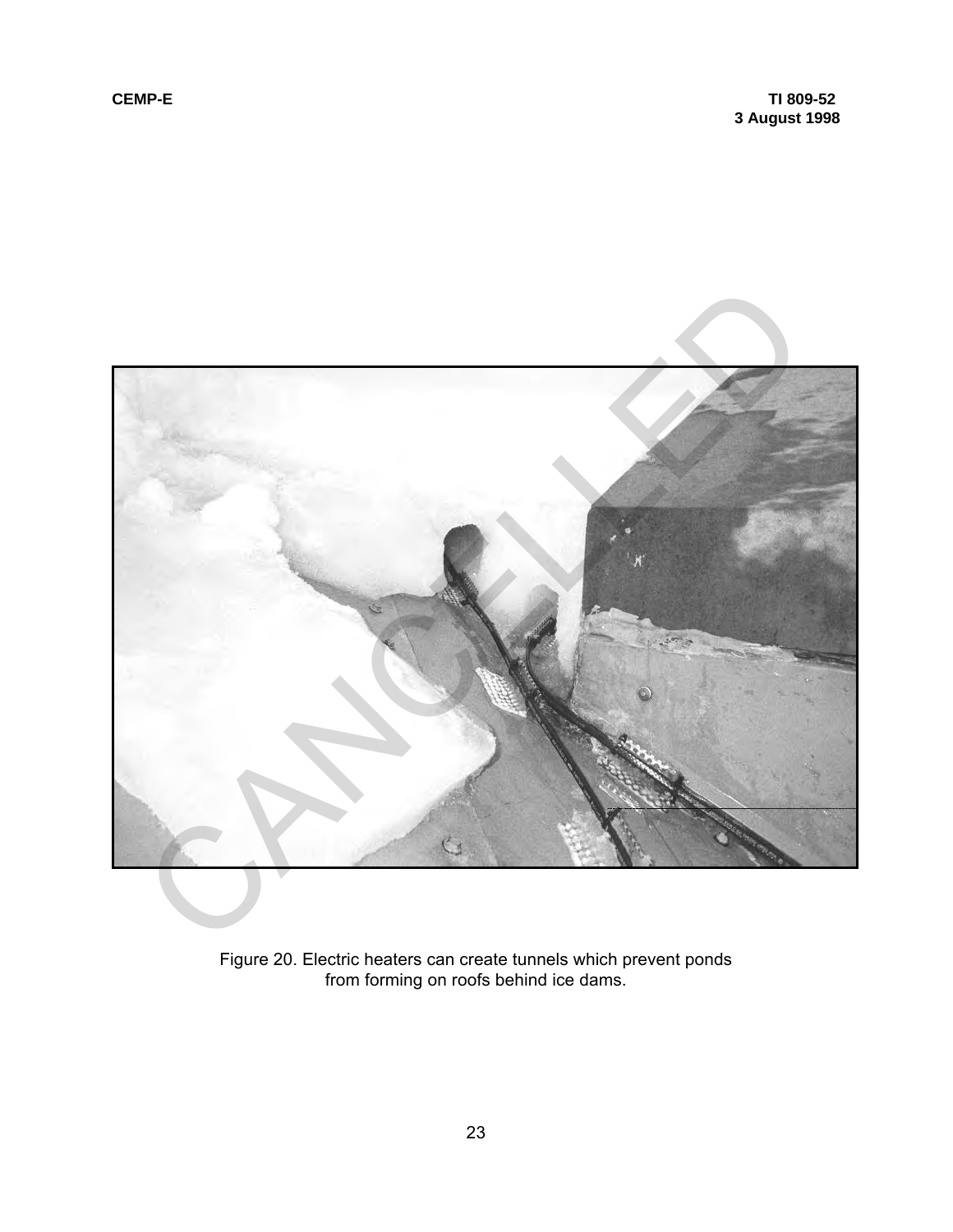![](_page_31_Picture_1.jpeg)

Figure 21. Electric heaters zigzagged along the eaves of a residence to prevent ponding of water behind ice dams.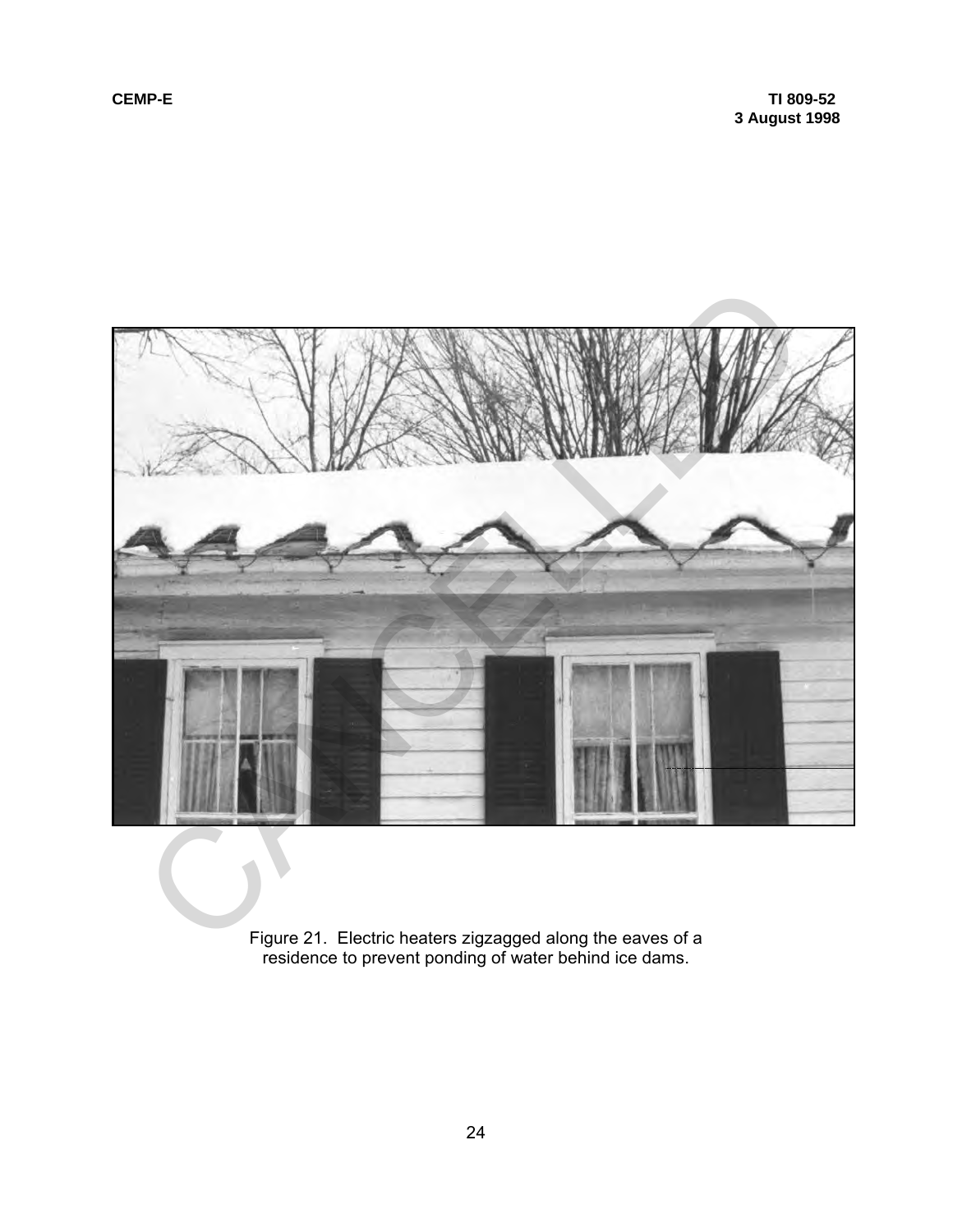**CEMP-E TI 809-52 3 August 1998**

![](_page_32_Picture_1.jpeg)

Figure 22. Fence type snow guards installed on a metal roof.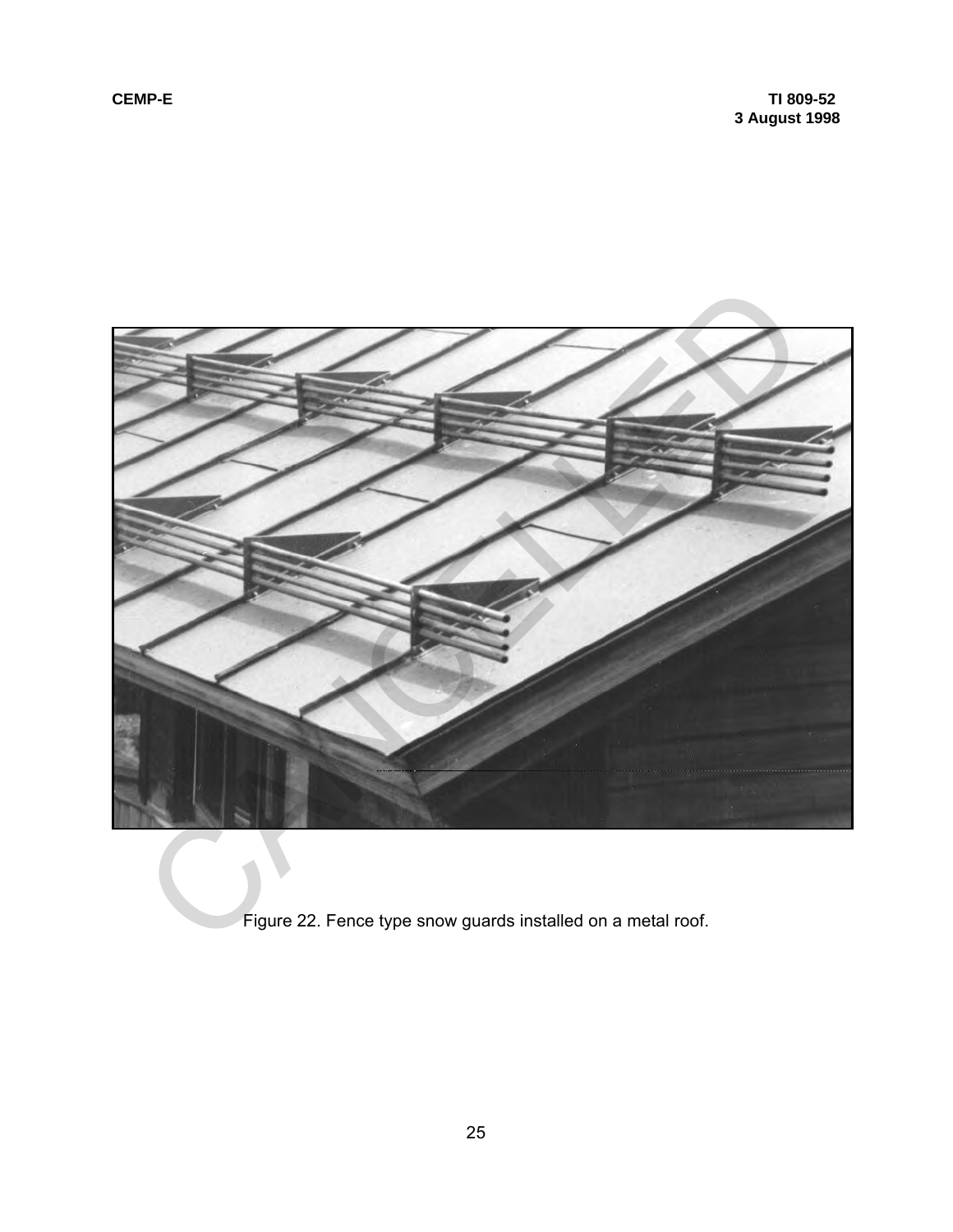![](_page_33_Picture_1.jpeg)

Figure 23. Plastic snow guards adhered to a metal roof.